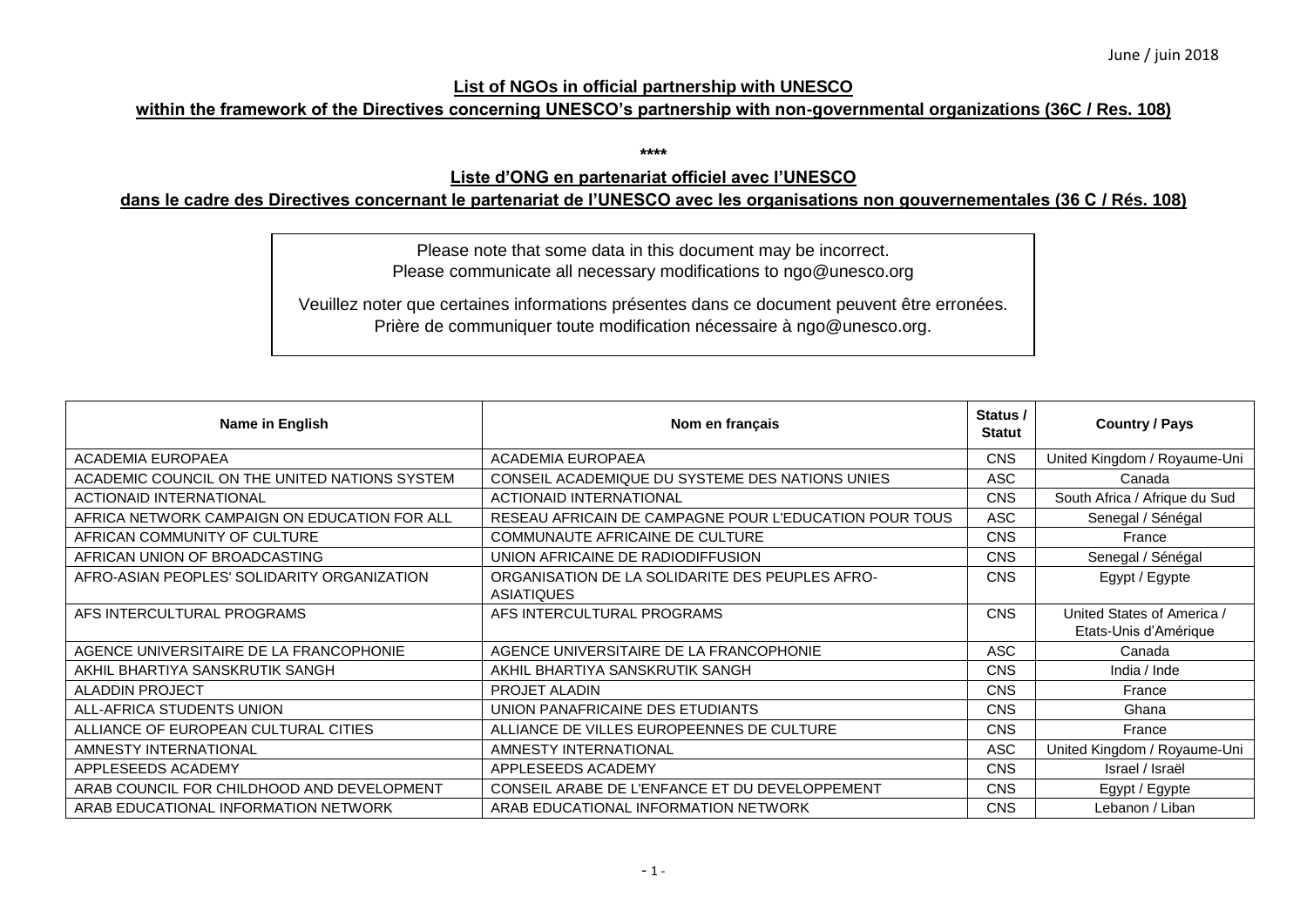| ARAB INSTITUTE FOR HUMAN RIGHTS                                          | INSTITUT ARABE DES DROITS DE L'HOMME                                                  | <b>ASC</b> | Tunisia / Tunisie                                   |
|--------------------------------------------------------------------------|---------------------------------------------------------------------------------------|------------|-----------------------------------------------------|
| ARAB LAWYERS' UNION                                                      | UNION DES AVOCATS ARABES                                                              | CNS        | Egypt / Egypte                                      |
| ARAB ORGANIZATION FOR HUMAN RIGHTS                                       | ORGANISATION ARABE DES DROITS DE L'HOMME                                              | CNS        | Egypt / Egypte                                      |
| ART EDUCATION FOR THE BLIND / ART BEYOND SIGHT<br><b>NETWORK</b>         | ART EDUCATION FOR THE BLIND / ART BEYOND SIGHT NETWORK                                | CNS        | United States of America /<br>Etats-Unis d'Amérique |
| <b>ARTERIAL NETWORK</b>                                                  | <b>ARTERIAL NETWORK</b>                                                               | CNS        | South Africa / Afrique du Sud                       |
| ASIA SOUTH PACIFIC ASSOCIATION FOR BASIC AND<br><b>ADULT EDUCATION</b>   | ASSOCIATION DE L'ASIE ET DU PACIFIQUE SUD POUR L'EDUCATION<br>DE BASE ET DES ADULTES  | <b>ASC</b> | India / Inde                                        |
| ASIAN MEDIA INFORMATION AND COMMUNICATION<br><b>CENTRE</b>               | CENTRE ASIATIQUE D'INFORMATION SUR LES RECHERCHES EN<br><b>COMMUNICATION DE MASSE</b> | CNS        | Singapore / Singapour                               |
| ASIA-PACIFIC BROADCASTING UNION                                          | UNION DE RADIODIFFUSION POUR L'ASIE ET LE PACIFIQUE                                   | <b>ASC</b> | Malaysia / Malaisie                                 |
| ASIA-PACIFIC REGIONAL NETWORK FOR EARLY<br><b>CHILDHOOD</b>              | ASIA-PACIFIC REGIONAL NETWORK FOR EARLY CHILDHOOD                                     | <b>CNS</b> | Singapore / Singapour                               |
| ASSISTANCE TO THE INTEGRATION OF DEMOBILIZED<br><b>CHILD SOLDIERS</b>    | ASSISTANCE A L'INTEGRATION DES ENFANTS DEMOBILISES                                    | CNS        | France                                              |
| ASSOCIATED COUNTRY WOMEN OF THE WORLD                                    | ASSOCIATED COUNTRY WOMEN OF THE WORLD                                                 | CNS        | United Kingdom / Royaume-Uni                        |
| ASSOCIATION FOR INTERNATIONAL SPORT FOR ALL                              | ASSOCIATION POUR LE SPORT POUR TOUS INTERNATIONAL                                     | CNS        | Germany / Allemagne                                 |
| ASSOCIATION FOR THE PROMOTION OF INTERNATIONAL                           | ASSOCIATION POUR LA PROMOTION DE LA DIFFUSION                                         | CNS        | Switzerland / Suisse                                |
| CIRCULATION OF THE PRESS - DISTRIPRESS                                   | INTERNATIONALE DE LA PRESSE - DISTRIPRESS                                             |            |                                                     |
| ASSOCIATION FRANCOPHONE D'AMITIE ET DE LIAISON                           | ASSOCIATION FRANCOPHONE D'AMITIE ET DE LIAISON                                        | CNS        | France                                              |
| ASSOCIATION INTERNATIONALE LES AMIS DES MUSEES<br>D'EGYPT / EGYPTE       | ASSOCIATION INTERNATIONALE LES AMIS DES MUSEES D'EGYPT /<br><b>EGYPTE</b>             | <b>ASC</b> | France                                              |
| ASSOCIATION OF AFRICAN UNIVERSITIES                                      | ASSOCIATION DES UNIVERSITES AFRICAINES                                                | <b>ASC</b> | Ghana                                               |
| ASSOCIATION OF ARAB UNIVERSITIES                                         | ASSOCIATION DES UNIVERSITES ARABES                                                    | <b>ASC</b> | Jordan / Jordanie                                   |
| ASSOCIATION OF ASIAN SOCIAL SCIENCE RESEARCH<br><b>COUNCILS</b>          | ASSOCIATION DES CONSEILS ASIATIQUES POUR LA RECHERCHE<br>EN SCIENCES SOCIALES         | CNS        | Australia / Australie                               |
| ASSOCIATION OF COMMONWEALTH UNIVERSITIES                                 | ASSOCIATION DES UNIVERSITES DU COMMONWEALTH                                           | <b>ASC</b> | United Kingdom / Royaume-Uni                        |
| ASSOCIATION OF EUROPEAN JOURNALISTS                                      | ASSOCIATION DES JOURNALISTES EUROPEENS                                                | CNS        | Slovakia / Slovaquie                                |
| ASSOCIATION OF INTERBALKAN WOMEN'S COOPERATION<br><b>SOCIETIES</b>       | ASSOCIATION DES SOCIETES DE COOPERATION INTERBALKANIQUE<br><b>DES FEMMES</b>          | <b>CNS</b> | Greece / Grèce                                      |
| ASSOCIATION OF MOVING IMAGE ARCHIVISTS                                   | ASSOCIATION OF MOVING IMAGE ARCHIVISTS                                                | CNS        | United States of America /<br>Etats-Unis d'Amérique |
| ASSOCIATION OF NATIONAL OLYMPIC COMMITTEES                               | ASSOCIATION OF NATIONAL OLYMPIC COMMITTEES                                            | CNS        | Switzerland / Suisse                                |
| ASSOCIATION OF PRIVATE COMMITTEES FOR THE<br>SAFEGUARDING OF VENICE      | ASSOCIATION DES COMITES PRIVES POUR LA SAUVEGARDE DE<br><b>VENISE</b>                 | CNS        | Italy / Italie                                      |
| ASSOCIATION OF SOUTHEAST ASIAN INSTITUTIONS OF<br><b>HIGHER LEARNING</b> | ASSOCIATION DES ETABLISSEMENTS D'ENSEIGNEMENT<br>SUPERIEUR D'ASIE DU SUD-EST          | CNS        | Thailand / Thaïlande                                |
| AUSTRALIAN COUNCIL FOR EDUCATIONAL RESEARCH                              | CONSEIL AUSTRALIA / AUSTRALIEN DE LA RECHERCHE EN<br><b>EDUCATION</b>                 | CNS        | Australia                                           |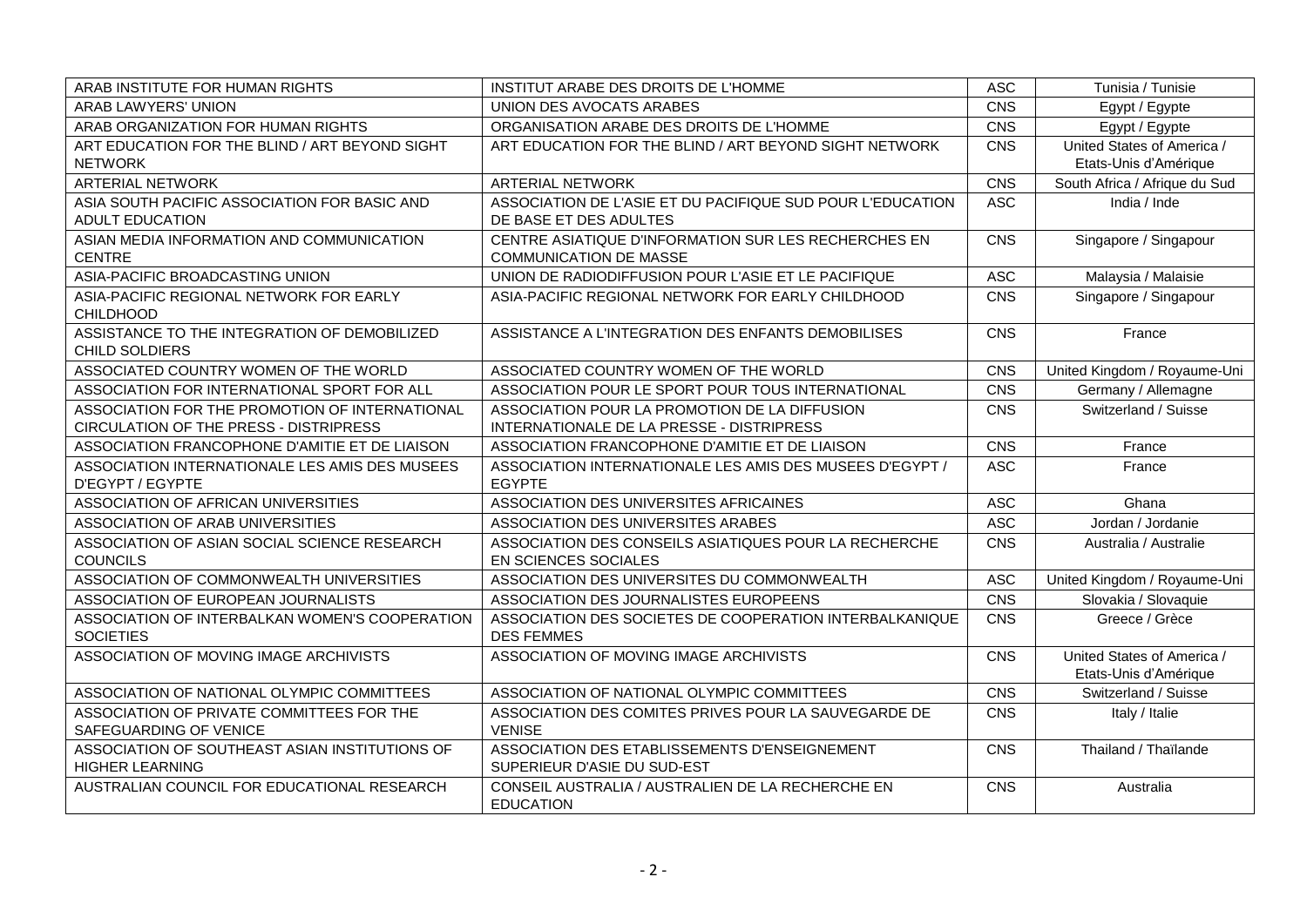| <b>B'NAI B'RITH</b>                                                                | <b>B'NAI B'RITH</b>                                                            | <b>ASC</b> | United States of America /<br>Etats-Unis d'Amérique |
|------------------------------------------------------------------------------------|--------------------------------------------------------------------------------|------------|-----------------------------------------------------|
| BPW INTERNATIONAL - INTERNATIONAL FEDERATION OF<br>BUSINESS AND PROFESSIONAL WOMEN | <b>BPW INTERNATIONAL</b>                                                       | CNS        | Switzerland / Suisse                                |
| CANADIAN ORGANIZATION FOR DEVELOPMENT<br><b>THROUGH EDUCATION</b>                  | ORGANISATION CANADIENNE POUR L'EDUCATION AU SERVICE DU<br><b>DEVELOPPEMENT</b> | CNS        | Canada                                              |
| <b>CARITAS INTERNATIONALIS</b>                                                     | <b>CARITAS INTERNATIONALIS</b>                                                 | <b>ASC</b> | Italy / Italie                                      |
| CASAMEMOIRE                                                                        | CASAMEMOIRE                                                                    | CNS        | Morocco / Maroc                                     |
| CATHOLIC INTERNATIONAL EDUCATION OFFICE                                            | OFFICE INTERNATIONAL DE L'ENSEIGNEMENT CATHOLIQUE                              | CNS        | Belgium / Belgique                                  |
| CENTRE FOR INTERNATIONAL STUDIES AND<br><b>COOPERATION</b>                         | CENTRE D'ETUDE ET DE COOPERATION INTERNATIONALE                                | CNS        | Canada                                              |
| CENTRE FOR STUDIES AND PROSPECTIVE STRATEGY                                        | CENTRE D'ETUDE ET DE PROSPECTIVE STRATEGIQUE                                   | CNS        | France                                              |
| <b>CERMAIC</b>                                                                     | FEDERATION INTERNATIONALE SYNDICALE DE L'ENSEIGNEMENT                          | CNS        | India / Inde                                        |
| CHINA EDUCATION ASSOCIATION FOR INTERNATIONAL<br><b>EXCHANGE</b>                   | CHINA EDUCATION ASSOCIATION FOR INTERNATIONAL EXCHANGE                         | CNS        | China / Chine                                       |
| CHINA FOLKLORE PHOTOGRAPHIC ASSOCIATION                                            | CHINA FOLKLORE PHOTOGRAPHIC ASSOCIATION                                        | CNS        | China / Chine                                       |
| <b>CISV INTERNATIONAL</b>                                                          | <b>CISV INTERNATIONAL</b>                                                      | CNS        | United Kingdom / Royaume-Uni                        |
| CLOWNS WITHOUT BORDERS INTERNATIONAL                                               | <b>CLOWNS SANS FRONTIERES INTERNATIONAL</b>                                    | CNS        | Spain / Espagne                                     |
| <b>CLUB OF ROME</b>                                                                | <b>CLUB DE ROME</b>                                                            | <b>ASC</b> | Switzerland / Suisse                                |
| COMMISSION OF THE CHURCHES ON INTERNATIONAL                                        | <b>COMMISSION DES EGLISES POUR LES AFFAIRES</b>                                | CNS        | Switzerland / Suisse                                |
| AFFAIRS OF THE WORLD COUNCIL OF CHURCHES                                           | INTERNATIONALES DU CONSEIL OECUMENIQUE DES EGLISES                             |            |                                                     |
| COMMITTEE TO PROTECT JOURNALISTS                                                   | COMITE POUR LA PROTECTION DES JOURNALISTES                                     | <b>ASC</b> | United States of America /<br>Etats-Unis d'Amérique |
| COMMUNITY OF MEDITERRANEAN UNIVERSITIES                                            | COMMUNAUTE DES UNIVERSITES MEDITERRANEENNES                                    | CNS        | Italy / Italie                                      |
| CONSEIL DE LA JEUNESSE PLURICULTURELLE - COJEP<br><b>INTERNATIONAL</b>             | CONSEIL DE LA JEUNESSE PLURICULTURELLE - COJEP<br><b>INTERNATIONAL</b>         | CNS        | France                                              |
| CONSULTATIVE COUNCIL OF JEWISH ORGANIZATIONS                                       | CONSEIL CONSULTATIF DES ORGANISATIONS JUIVES                                   | CNS        | United States of America /<br>Etats-Unis d'Amérique |
| COORDINATING COMMITTEE FOR INTERNATIONAL<br><b>VOLUNTARY SERVICE</b>               | COMITE DE COORDINATION DU SERVICE VOLONTAIRE<br><b>INTERNATIONAL</b>           | <b>ASC</b> | France                                              |
| <b>CORPORATION WAPIKONI MOBILE</b>                                                 | <b>CORPORATION WAPIKONI MOBILE</b>                                             | CNS        | Canada                                              |
| COUNCIL FOR INTERNATIONAL ORGANIZATIONS OF<br><b>MEDICAL SCIENCES</b>              | CONSEIL DES ORGANISATIONS INTERNATIONALES DES SCIENCES<br><b>MEDICALES</b>     | <b>ASC</b> | Switzerland / Suisse                                |
| <b>CULTURES DU MONDE</b>                                                           | <b>CULTURES DU MONDE</b>                                                       | CNS        | France                                              |
| <b>CUMULUS ASSOCIATION</b>                                                         | <b>ASSOCIATION CUMULUS</b>                                                     | CNS        | Finland / Finlande                                  |
| DEFENCE FOR CHILDREN - INTERNATIONAL                                               | DEFENSE DES ENFANTS - INTERNATIONAL                                            | CNS        | Switzerland / Suisse                                |
| <b>DESTREE INSTITUTE</b>                                                           | <b>INSTITUT DESTREE</b>                                                        | CNS        | Belgium / Belgique                                  |
| DEVELOPMENT INNOVATIONS AND NETWORKS                                               | INNOVATIONS ET RESEAUX POUR LE DEVELOPPEMENT                                   | CNS        | Switzerland / Suisse                                |
| DHAKA AHSANIA MISSION                                                              | DHAKA AHSANIA MISSION                                                          | CNS        | Bangladesh                                          |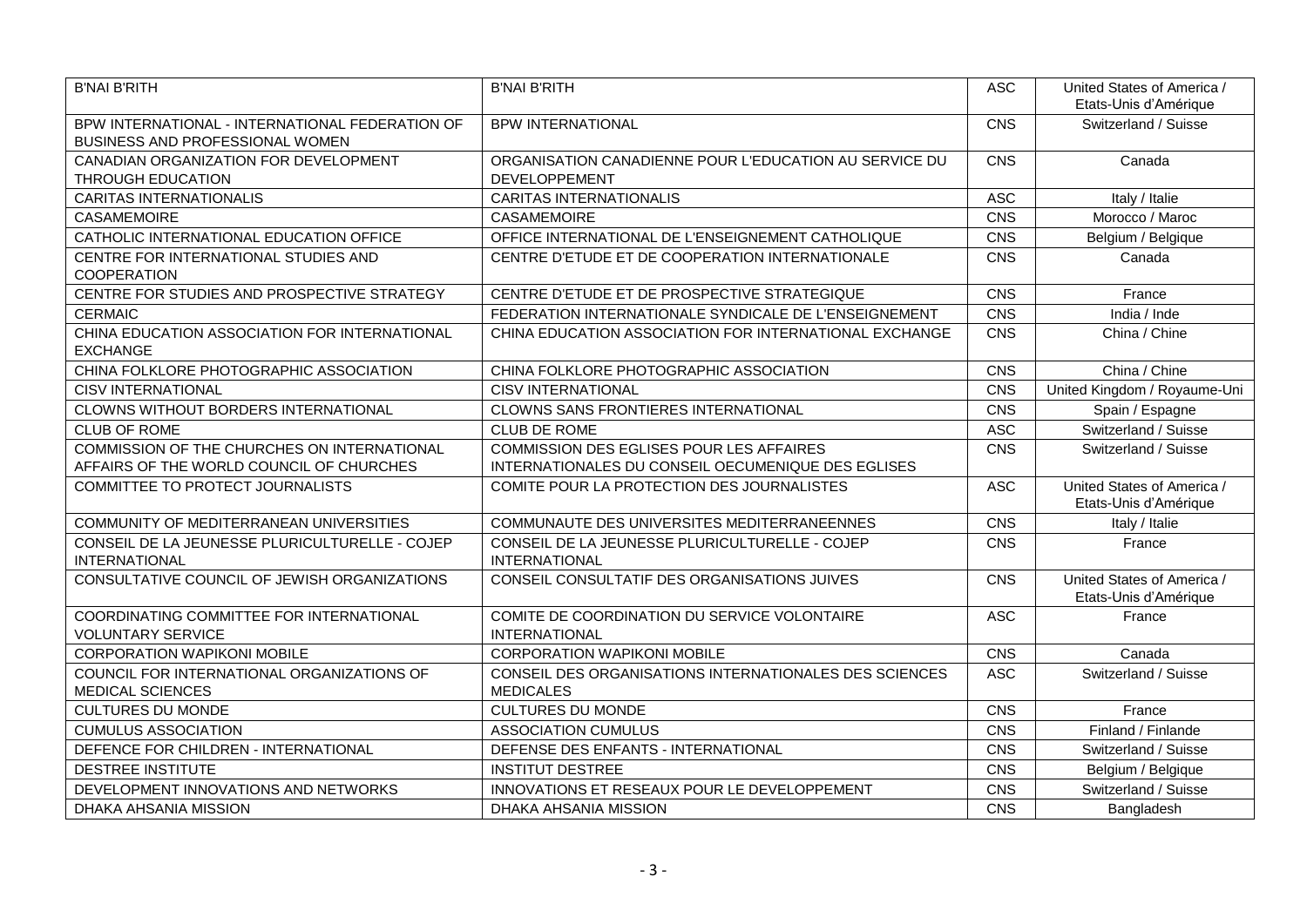| DIANOVA INTERNATIONAL                                           | DIANOVA INTERNATIONAL                                                   | CNS        | Spain / Espagne              |
|-----------------------------------------------------------------|-------------------------------------------------------------------------|------------|------------------------------|
| DISABLED PEOPLE'S INTERNATIONAL                                 | ORGANISATION MONDIALE DES PERSONNES HANDICAPEES                         | CNS        | Canada                       |
| DYSLEXIA INTERNATIONAL - SHARING EXPERTISE                      | DYSLEXIA INTERNATIONAL - SHARING EXPERTISE                              | CNS        | Belgium / Belgique           |
| <b>EDUCATION INTERNATIONAL</b>                                  | INTERNATIONALE DE L'EDUCATION                                           | ASC        | Belgium / Belgique           |
| <b>EUROPA NOSTRA</b>                                            | <b>EUROPA NOSTRA</b>                                                    | CNS        | Netherlands / Pays-Bas       |
| EUROPEAN ACADEMY OF ARTS, SCIENCES AND                          | ACADEMIE EUROPEENNE DES SCIENCES, DES ARTS ET DES                       | CNS        | France                       |
| <b>HUMANITIES</b>                                               | LETTRES                                                                 |            |                              |
| EUROPEAN ASSOCIATION FOR THE EDUCATION OF                       | ASSOCIATION EUROPEENNE POUR L'EDUCATION DES ADULTES                     | CNS        | Belgium / Belgique           |
| <b>ADULTS</b>                                                   |                                                                         |            |                              |
| EUROPEAN ASSOCIATION OF HISTORY EDUCATORS                       | EUROPEAN ASSOCIATION OF HISTORY EDUCATORS                               | CNS        | Netherlands / Pays-Bas       |
| EUROPEAN ATHLETIC ASSOCIATION                                   | EUROPEAN ATHLETIC ASSOCIATION                                           | CNS        | Switzerland / Suisse         |
| EUROPEAN BROADCASTING UNION                                     | UNION EUROPEENNE DE RADIO-TELEVISION                                    | <b>ASC</b> | Switzerland / Suisse         |
| EUROPEAN COUNCIL FOR SOCIAL RESEARCH ON LATIN<br><b>AMERICA</b> | CONSEIL EUROPEEN DE RECHERCHES SOCIALES SUR L'AMERIQUE<br><b>LATINE</b> | CNS        | Austria / Autriche           |
| EUROPEAN CULTURAL NETWORK FOR DEVELOPMENT<br>COOPERATION        | RESEAU CULTUREL EUROPEEN DE COOPERATION AU<br>DEVELOPPEMENT             | CNS        | France                       |
| EUROPEAN DYSLEXIA ASSOCIATION                                   | ASSOCIATION EUROPEENNE DE DYSLEXIE                                      | CNS        | Austria / Autriche           |
| EUROPEAN LAW STUDENTS' ASSOCIATION                              | ASSOCIATION EUROPEENNE DES ETUDIANTS EN DROIT                           | CNS        | Belgium / Belgique           |
| EUROPEAN NETWORK ON CULTURAL MANAGEMENT AND                     | RESEAU EUROPEEN POUR LE MAMAGEMENT ET LES POLITIQUES                    | <b>ASC</b> | Belgium / Belgique           |
| POLICY - ENCACT                                                 | <b>CULTURELLES - ENCACT</b>                                             |            |                              |
| EUROPEAN SOCIETY FOR ENGINEERING EDUCATION                      | SOCIETE EUROPEENNE POUR LA FORMATION DES INGENIEURS                     | CNS        | Belgium / Belgique           |
| EUROPEAN STUDENTS' UNION                                        | UNION DES ETUDIANTS D'EUROPE                                            | CNS        | Belgium / Belgique           |
| EUROPEAN UNIVERSITY ASSOCIATION                                 | ASSOCIATION EUROPEENNE DE L'UNIVERSITE                                  | <b>ASC</b> | Belgium / Belgique           |
| EUROPEAN YOUTH FORUM                                            | FORUM EUROPEEN DE LA JEUNESSE                                           | CNS        | Belgium / Belgique           |
| FEDERATION AFRICAINE DES ASSOCIATIONS DE                        | FEDERATION AFRICAINE DES ASSOCIATIONS DE PARENTS                        | <b>ASC</b> | Congo                        |
| PARENTS D'ELEVES ET ETUDIANTS                                   | <b>D'ELEVES ET ETUDIANTS</b>                                            |            |                              |
| FEDERATION INTERNATIONALE DES PROFESSEURS DE<br><b>FRANCAIS</b> | FEDERATION INTERNATIONALE DES PROFESSEURS DE FRANÇAIS                   | CNS        | France                       |
| FEMMES AFRICA SOLIDARITE                                        | FEMMES AFRICA SOLIDARITE                                                | CNS        | Senegal / Sénégal            |
| FONDATION JOSEPH KI-ZERBO                                       | FONDATION JOSEPH KI-ZERBO                                               | CNS        | <b>Burkina Faso</b>          |
| FONDAZIONE IDIS CITTA DELLA SCIENZA                             | FONDAZIONE IDIS CITTA DELLA SCIENZA                                     | CNS        | Italy / Italie               |
| FOREST PEOPLES PROGRAMME                                        | FOREST PEOPLES PROGRAMME                                                | CNS        | United Kingdom / Royaume-Uni |
| FORUM FOR AFRICAN WOMEN EDUCATIONALISTS                         | FORUM DES EDUCATRICES AFRICAINES                                        | ASC        | Kenya                        |
| FORUM OF EUROPEAN STUDENTS                                      | ASSOCIATION DES ETATS GENERAUX DES ETUDIANTS DE<br><b>L'EUROPE</b>      | CNS        | Belgium / Belgique           |
| FOUNDATION FOR ENVIRONMENTAL EDUCATION                          | FONDATION POUR L'EDUCATION A L'ENVIRONNEMENT                            | CNS        | Denmark / Danemark           |
| FRENCH-SPEAKING RADIO AND TELEVISION<br>INTERNATIONAL COUNCIL   | CONSEIL INTERNATIONAL DES RADIOS-TELEVISIONS<br>D'EXPRESSION FRANCAISE  | CNS        | Belgium / Belgique           |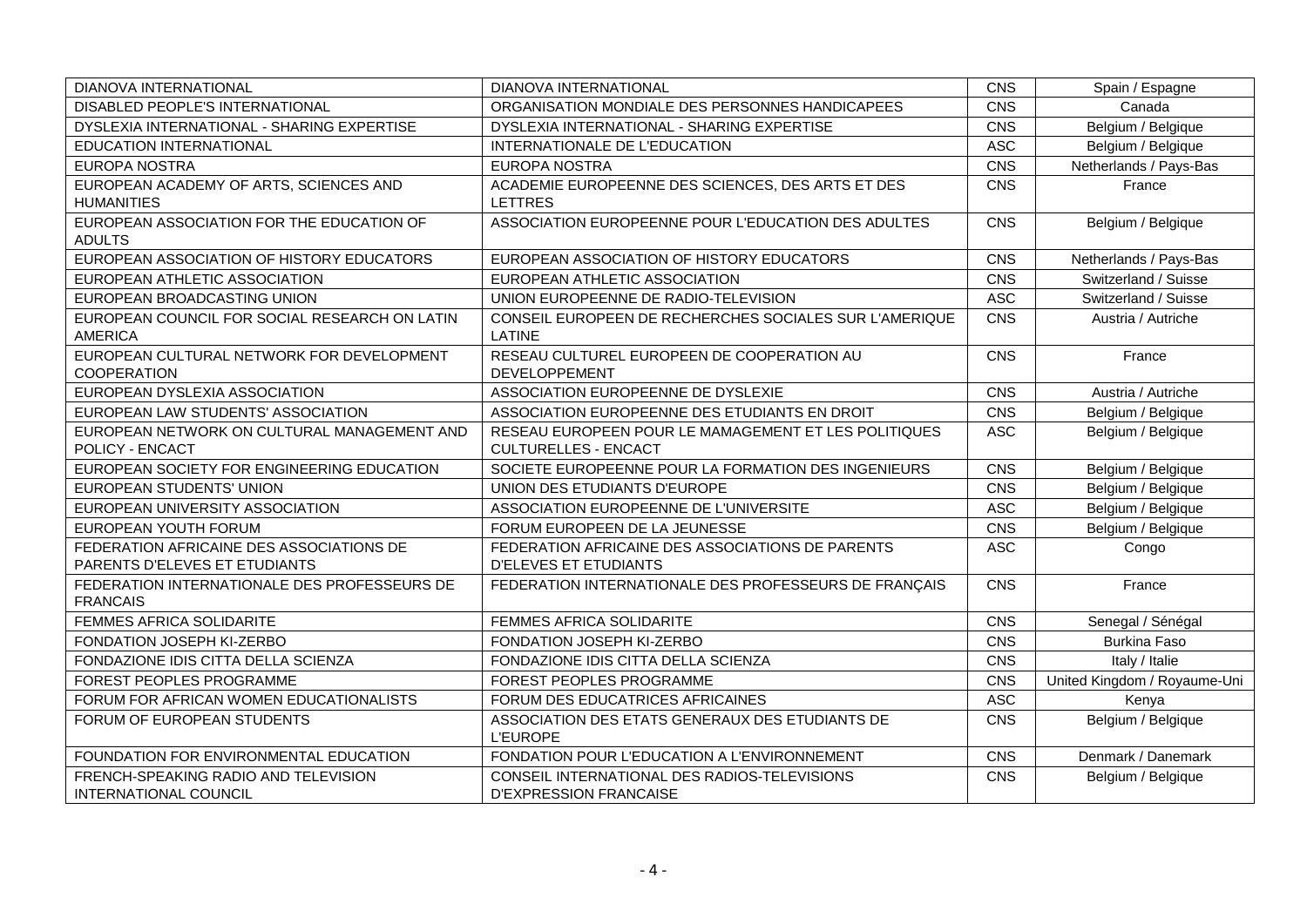| FRIENDSHIP AMBASSADORS FOUNDATION                                           | FRIENDSHIP AMBASSADORS FOUNDATION                                                      | CNS        | United States of America /<br>Etats-Unis d'Amérique |
|-----------------------------------------------------------------------------|----------------------------------------------------------------------------------------|------------|-----------------------------------------------------|
| <b>GENERAL ARAB WOMEN FEDERATION</b>                                        | FEDERATION GENERALE DES FEMMES ARABES                                                  | CNS        | Egypt / Egypte                                      |
| GLOBAL ALLIANCE FOR LGBT EDUCATION                                          | ALLIANCE POUR L'EDUCATION LGBT                                                         | CNS        | Netherlands / Pays-Bas                              |
| <b>GLOBAL CAMPAIGN FOR EDUCATION</b>                                        | CAMPAGNE MONDIALE POUR L'EDUCATION                                                     | CNS        | South Africa / Afrique du Sud                       |
| <b>GLOBAL VARIOME</b>                                                       | <b>GLOBAL VARIOME</b>                                                                  | <b>ASC</b> | United Kingdom / Royaume-Uni                        |
| <b>GRADUATE WOMEN INTERNATIONAL</b>                                         | FEDERATION INTERNATIONALE DES FEMMES DIPLOMEES DES<br><b>UNIVERSITES</b>               | CNS        | Switzerland / Suisse                                |
| HOPE 87 (HUNDREDS OF ORIGINAL PROJECTS FOR<br>EMPLOYMENT)                   | HOPE 87 (HUNDREDS OF ORIGINAL PROJECTS FOR EMPLOYMENT)                                 | CNS        | Austria / Autriche                                  |
| HOSTELLING INTERNATIONAL                                                    | <b>HOSTELLING INTERNATIONAL</b>                                                        | CNS        | United Kingdom / Royaume-Uni                        |
| HUMAN RIGHTS INFORMATION AND DOCUMENTATION<br>SYSTEMS, INTERNATIONAL        | SYSTEMES D'INFORMATION ET DE DOCUMENTATION SUR LES<br>DROITS DE L'HOMME, INTERNATIONAL | CNS        | Switzerland / Suisse                                |
| IBERO-AMERICAN TELEVISION ORGANIZATION                                      | ORGANISATION DE LA TELEVISION IBERO-AMERICAINE                                         | CNS        | Mexico / Mexique                                    |
| <b>INCLUSION INTERNATIONAL</b>                                              | <b>INCLUSION INTERNATIONAL</b>                                                         | CNS        | United Kingdom / Royaume-Uni                        |
| INDIGENOUS PEOPLES OF AFRICA COORDINATING<br><b>COMMITTEE</b>               | COMITE DE COORDINATION DES PEUPLES AUTOCHTONES<br><b>D'AFRIQUE</b>                     | CNS        | South Africa / Afrique du Sud                       |
| INSTITUT INTERNATIONAL D'ETUDES ADMINISTRATIVES<br>DE MONTREAL              | INSTITUT INTERNATIONAL D'ETUDES ADMINISTRATIVES DE<br><b>MONTREAL</b>                  | CNS        | Canada                                              |
| INSTITUTE OF AFRO-EUROPEAN CULTURES IN PARIS                                | INSTITUT DES CULTURES AFRO-EUROPEENNES A PARIS                                         | CNS        | France                                              |
| INSTITUTE OF CULTURAL AFFAIRS INTERNATIONAL                                 | INSTITUT DES AFFAIRES CULTURELLES - INTERNATIONAL                                      | CNS        | Canada                                              |
| INTER-AMERICAN ORGANIZATION FOR HIGHER<br><b>EDUCATION</b>                  | ORGANISATION UNIVERSITAIRE INTERAMERICAINE                                             | CNS        | Canada                                              |
| INTER-AMERICAN PRESS ASSOCIATION                                            | ASSOCIATION INTERAMERICAINE DE LA PRESSE                                               | <b>ASC</b> | United States of America /<br>Etats-Unis d'Amérique |
| INTERNATIONAL ACADEMY OF CERAMICS                                           | ACADEMIE INTERNATIONALE DE LA CERAMIQUE                                                | CNS        | Switzerland / Suisse                                |
| INTERNATIONAL ACADEMY OF PEOPLE'S DIPLOMACY                                 | ACADEMIE INTERNATIONALE DE LA DEMOCRATIE POPULAIRE                                     | CNS        | Russian Federation / Fédération<br>de Russie        |
| INTERNATIONAL ADVERTISING ASSOCIATION                                       | ASSOCIATION INTERNATIONALE DE PUBLICITE                                                | CNS        | United States of America /<br>Etats-Unis d'Amérique |
| INTERNATIONAL ALLIANCE OF WOMEN                                             | ALLIANCE INTERNATIONALE DES FEMMES                                                     | CNS        | Greece / Grèce                                      |
| INTERNATIONAL AMATEUR THEATRE ASSOCIATION                                   | ASSOCIATION INTERNATIONALE DU THEATRE AMATEUR                                          | CNS        | United Kingdom / Royaume-Uni                        |
| INTERNATIONAL ASSOCIATION FOR CONTINUING<br><b>ENGINEERING EDUCATION</b>    | INTERNATIONAL ASSOCIATION FOR CONTINUING ENGINEERING<br><b>EDUCATION</b>               | CNS        | United States of America /<br>Etats-Unis d'Amérique |
| INTERNATIONAL ASSOCIATION FOR COUNSELLING                                   | ASSOCIATION INTERNATIONALE POUR LE CONSEIL<br>PSYCHOLOGIQUE                            | CNS        | Malta / Malte                                       |
| INTERNATIONAL ASSOCIATION FOR EDUCATIONAL AND<br><b>VOCATIONAL GUIDANCE</b> | ASSOCIATION INTERNATIONALE D'ORIENTATION SCOLAIRE ET<br>PROFESSIONNELLE                | CNS        | Canada                                              |
| INTERNATIONAL ASSOCIATION FOR EDUCATIONAL<br><b>ASSESSMENT</b>              | ASSOCIATION INTERNATIONALE POUR L'EVALUATION EDUCATIVE                                 | CNS        | South Africa / Afrique du Sud                       |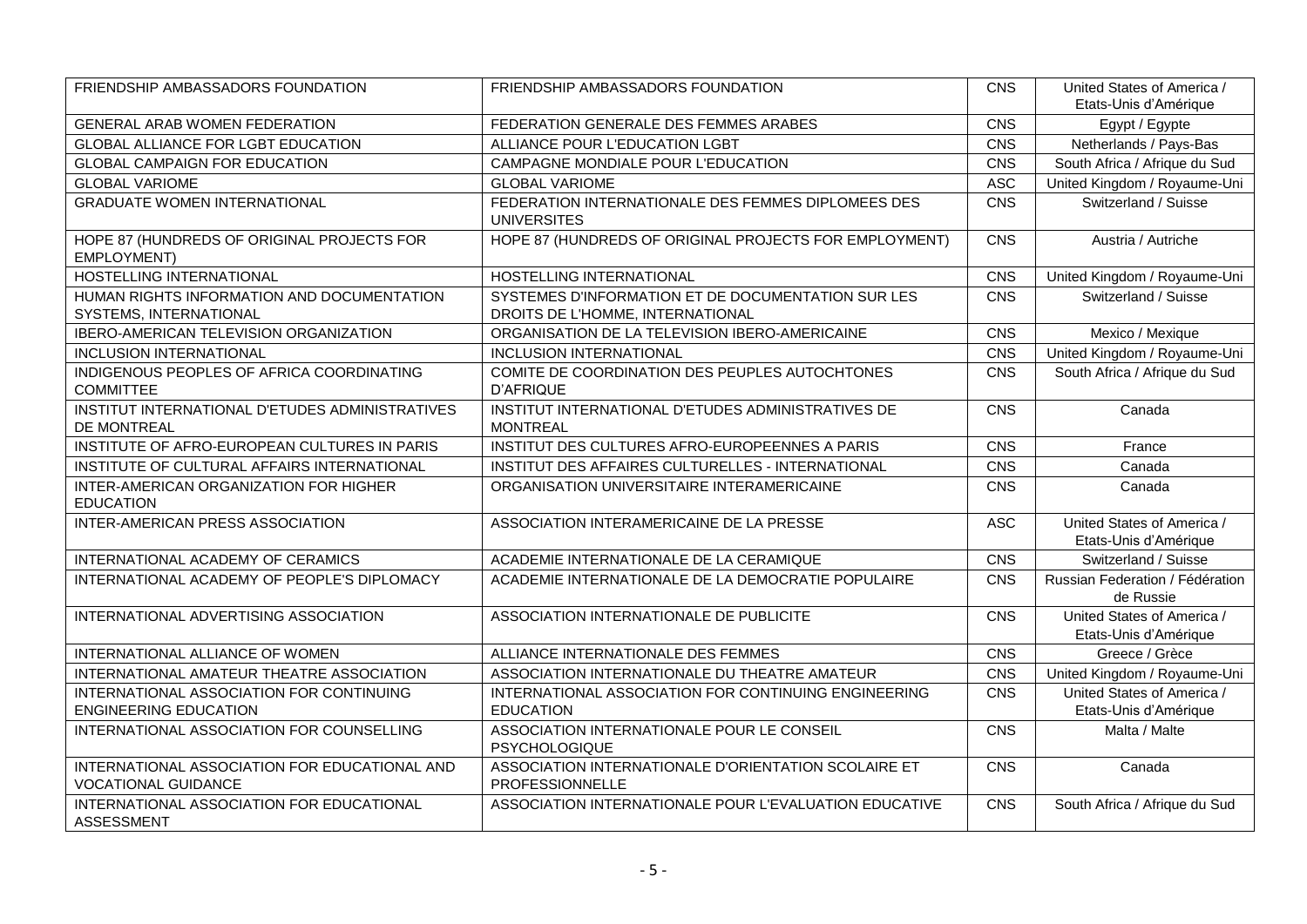| INTERNATIONAL ASSOCIATION FOR MEDIA AND<br><b>COMMUNICATION RESEARCH</b>           | ASSOCIATION INTERNATIONALE DES ETUDES ET RECHERCHES<br>SUR L'INFORMATION ET LA COMMUNICATION                | <b>CNS</b> | United States of America /<br>Etats-Unis d'Amérique |
|------------------------------------------------------------------------------------|-------------------------------------------------------------------------------------------------------------|------------|-----------------------------------------------------|
| INTERNATIONAL ASSOCIATION FOR POLITICAL SCIENCE<br><b>STUDENTS</b>                 | ASSOCIATION INTERNATIONALE DES ETUDIANTS EN SCIENCE<br><b>POLITIQUE</b>                                     | CNS        | Netherlands / Pays-Bas                              |
| INTERNATIONAL ASSOCIATION FOR THE EVALUATION OF<br>EDUCATIONAL ACHIEVEMENT         | ASSOCIATION INTERNATIONALE POUR L'EVALUATION DU<br>RENDEMENT SCOLAIRE                                       | CNS        | Netherlands / Pays-Bas                              |
| INTERNATIONAL ASSOCIATION FOR THE EXCHANGE OF<br>STUDENTS FOR TECHNICAL EXPERIENCE | ASSOCIATION INTERNATIONALE POUR L'ECHANGE D'ETUDIANTS EN<br>VUE DE L'ACQUISITION D'UNE EXPERIENCE TECHNIQUE | <b>CNS</b> | Serbia / Serbie                                     |
| INTERNATIONAL ASSOCIATION OF ACADEMIES OF<br><b>SCIENCES</b>                       | ASSOCIATION INTERNATIONALE DES ACADEMIES DES SCIENCES                                                       | CNS        | Ukraine                                             |
| INTERNATIONAL ASSOCIATION OF ART                                                   | ASSOCIATION INTERNATIONALE DES ARTS PLASTIQUES                                                              | CNS        | France                                              |
| INTERNATIONAL ASSOCIATION OF ART CRITICS                                           | ASSOCIATION INTERNATIONALE DES CRITIQUES D'ART                                                              | CNS        | France                                              |
| INTERNATIONAL ASSOCIATION OF BROADCASTING                                          | ASSOCIATION INTERNATIONALE DE RADIODIFFUSION                                                                | <b>ASC</b> | Uruguay                                             |
| INTERNATIONAL ASSOCIATION OF CHARITIES                                             | ASSOCIATION INTERNATIONALE DES CHARITES                                                                     | CNS        | Belgium / Belgique                                  |
| INTERNATIONAL ASSOCIATION OF CONFERENCE<br><b>INTERPRETERS</b>                     | ASSOCIATION INTERNATIONALE DES INTERPRETES DE<br>CONFERENCE                                                 | CNS        | Switzerland / Suisse                                |
| INTERNATIONAL ASSOCIATION OF DEMOCRATIC<br><b>LAWYERS</b>                          | ASSOCIATION INTERNATIONALE DES JURISTES DEMOCRATES                                                          | CNS        | Belgium / Belgique                                  |
| INTERNATIONAL ASSOCIATION OF EDUCATORS FOR<br><b>PEACE</b>                         | ASSOCIATION INTERNATIONALE DES EDUCATEURS A LA PAIX                                                         | CNS        | France                                              |
| INTERNATIONAL ASSOCIATION OF FILM AND TELEVISION<br><b>SCHOOLS</b>                 | CENTRE INTERNATIONAL DE LIAISON DES ECOLES DE CINEMA ET<br>DE TELEVISION                                    | CNS        | Bulgaria / Bulgarie                                 |
| INTERNATIONAL ASSOCIATION OF HYDROGEOLOGISTS                                       | ASSOCIATION INTERNATIONALE DES HYDROGEOLOGUES                                                               | CNS        | United Kingdom / Royaume-Uni                        |
| INTERNATIONAL ASSOCIATION OF SOUND AND<br>AUDIOVISUAL ARCHIVES                     | ASSOCIATION INTERNATIONALE D'ARCHIVES SONORES ET<br><b>AUDIOVISUELLES</b>                                   | CNS        | Norway / Norvège                                    |
| INTERNATIONAL ASSOCIATION OF STUDENTS IN<br>AGRICULTURE AND RELATED SCIENCES       | ASSOCIATION INTERNATIONALE DES ETUDIANTS EN AGRICULTURE                                                     | CNS        | Belgium / Belgique                                  |
| INTERNATIONAL ASSOCIATION OF STUDENTS IN<br>ECONOMICS AND MANAGEMENT               | ASSOCIATION INTERNATIONALE DES ETUDIANTS EN SCIENCES<br><b>ECONOMIQUES ET COMMERCIALES</b>                  | CNS        | Netherlands / Pays-Bas                              |
| INTERNATIONAL ASSOCIATION OF UNIVERSITIES                                          | ASSOCIATION INTERNATIONALE DES UNIVERSITES                                                                  | <b>ASC</b> | France                                              |
| INTERNATIONAL ASSOCIATION OF UNIVERSITY<br><b>PRESIDENTS</b>                       | ASSOCIATION INTERNATIONALE DES RECTEURS D'UNIVERSITES                                                       | CNS        | United States of America /<br>Etats-Unis d'Amérique |
| INTERNATIONAL ASSOCIATION OF UNIVERSITY<br>PROFESSORS AND LECTURERS                | ASSOCIATION INTERNATIONALE DES PROFESSEURS ET MAITRES<br>DE CONFERENCES DES UNIVERSITES                     | CNS        | France                                              |
| INTERNATIONAL ASSOCIATION TO SAVE TYRE                                             | ASSOCIATION INTERNATIONALE POUR LA SAUVEGARDE DE TYR                                                        | CNS        | France                                              |
| INTERNATIONAL ASTRONAUTICAL FEDERATION                                             | FEDERATION INTERNATIONALE D'ASTRONAUTIQUE                                                                   | CNS        | France                                              |
| INTERNATIONAL ASTRONOMICAL UNION                                                   | UNION ASTRONOMIQUE INTERNATIONALE                                                                           | CNS        | France                                              |
| INTERNATIONAL BACCALAUREATE ORGANIZATION                                           | ORGANISATION DU BACCALAUREAT INTERNATIONAL                                                                  | CNS        | Switzerland / Suisse                                |
| INTERNATIONAL BOOKSELLERS FEDERATION                                               | FEDERATION INTERNATIONALE DES LIBRAIRES                                                                     | CNS        | Belgium / Belgique                                  |
| INTERNATIONAL CARTOGRAPHIC ASSOCIATION                                             | ASSOCIATION CARTOGRAPHIQUE INTERNATIONALE                                                                   | CNS        | Hungary / Hongrie                                   |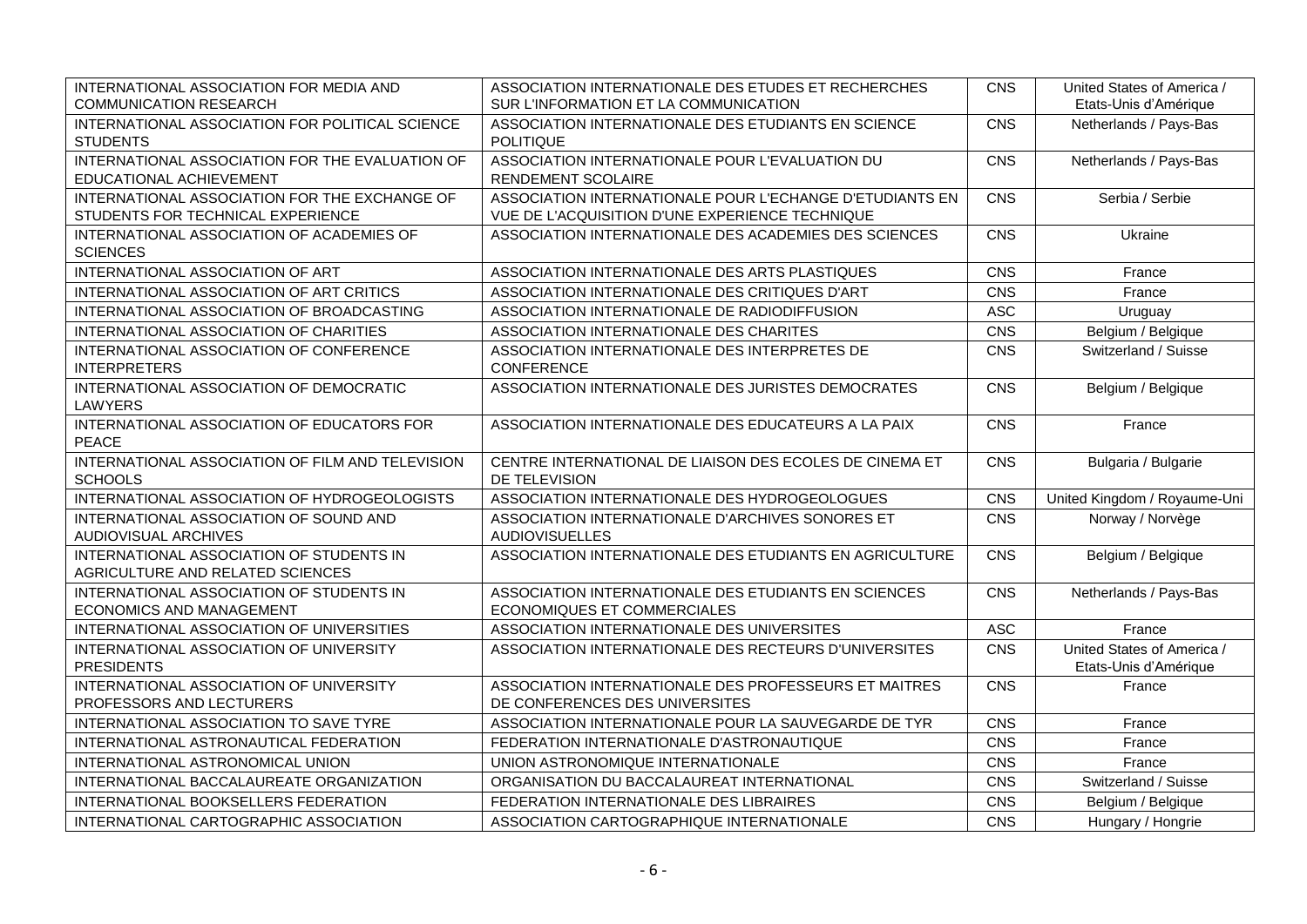| INTERNATIONAL CATHOLIC CENTRE FOR COOPERATION<br>WITH UNESCO                                                                                              | CENTRE CATHOLIQUE INTERNATIONAL DE COOPERATION AVEC<br><b>L'UNESCO</b>                              | CNS        | France                                              |
|-----------------------------------------------------------------------------------------------------------------------------------------------------------|-----------------------------------------------------------------------------------------------------|------------|-----------------------------------------------------|
| INTERNATIONAL CATHOLIC CHILD BUREAU                                                                                                                       | BUREAU INTERNATIONAL CATHOLIQUE DE L'ENFANCE                                                        | CNS        | France                                              |
| INTERNATIONAL CATHOLIC SOCIETY FOR GIRLS                                                                                                                  | ASSOCIATION CATHOLIQUE INTERNATIONALE DE SERVICES POUR<br>LA JEUNESSE FEMININE                      | CNS        | Switzerland / Suisse                                |
| INTERNATIONAL CENTRE OF APPLIED PHONETICS                                                                                                                 | CENTRE INTERNATIONAL DE PHONETIQUE APPLIQUEE                                                        | CNS        | Belgium / Belgique                                  |
| INTERNATIONAL CHRISTIAN ORGANISATION OF THE<br><b>MEDIA</b>                                                                                               | ORGANISATION CHRETIENNE INTERNATIONALE DES MEDIAS                                                   | CNS        | Switzerland / Suisse                                |
| INTERNATIONAL COMMISSION OF JURISTS                                                                                                                       | <b>COMMISSION INTERNATIONALE DE JURISTES</b>                                                        | CNS        | Switzerland / Suisse                                |
| INTERNATIONAL COMMITTEE FOR DOCUMENTATION AND<br>CONSERVATION OF BUILDINGS, SITES AND<br>NEIGHBORHOODS OF THE MODERN MOVEMENT<br>(DOCOMOMO INTERNATIONAL) | DOCOMOMO INTERNATIONAL                                                                              | CNS        | Spain / Espagne                                     |
| INTERNATIONAL COMMUNICATIONS VOLUNTEERS -<br><b>ICVOLUNTEERS</b>                                                                                          | VOLONTAIRES INTERNATIONAUX DE LA COMMUNICATION -<br><b>ICVOLONTAIRES</b>                            | <b>CNS</b> | Switzerland / Suisse                                |
| INTERNATIONAL CONFEDERATION OF SOCIETIES OF<br>AUTHORS AND COMPOSERS                                                                                      | CONFEDERATION INTERNATIONALE DES SOCIETES D'AUTEURS ET<br><b>COMPOSITEURS</b>                       | CNS        | France                                              |
| INTERNATIONAL CONSORTIUM ON LANDSLIDES                                                                                                                    | CONSORTIUM INTERNATIONAL SUR LES GLISSEMENTS DE TERRAIN                                             | CNS        | Japan / Japon                                       |
| INTERNATIONAL COORDINATION COUNCIL OF<br>EDUCATIONAL INSTITUTIONS ALUMNI (EX: CORPORATION<br>INCORVUZ)                                                    | INTERNATIONAL COORDINATION COUNCIL OF EDUCATIONAL<br>INSTITUTIONS ALUMNI (EX: CORPORATION INCORVUZ) | CNS        | Russian Federation / Fédération<br>de Russie        |
| INTERNATIONAL COUNCIL FOR ADULT EDUCATION                                                                                                                 | CONSEIL INTERNATIONAL D'EDUCATION DES ADULTES                                                       | <b>ASC</b> | Uruguay                                             |
| INTERNATIONAL COUNCIL FOR EDUCATION OF PEOPLE<br>WITH VISUAL IMPAIRMENT                                                                                   | CONSEIL INTERNATIONAL DES HANDICAPES DE LA VUE                                                      | <b>CNS</b> | India / Inde                                        |
| INTERNATIONAL COUNCIL FOR FILM, TELEVISION AND<br>AUDIOVISUAL COMMUNICATION                                                                               | CONSEIL INTERNATIONAL DU CINEMA, DE LA TELEVISION ET DE LA<br>COMMUNICATION AUDIOVISUELLE           | <b>ASC</b> | France                                              |
| INTERNATIONAL COUNCIL FOR HEALTH, PHYSICAL<br>EDUCATION, RECREATION, SPORT AND DANCE                                                                      | CONSEIL INTERNATIONAL POUR L'HYGIENE, L'EDUCATION<br>PHYSIQUE, LA RECREATION, LE SPORT ET LA DANSE  | CNS        | United States of America /<br>Etats-Unis d'Amérique |
| INTERNATIONAL COUNCIL FOR OPEN AND DISTANCE<br><b>EDUCATION</b>                                                                                           | CONSEIL INTERNATIONAL POUR L'EDUCATION OUVERTE ET A<br><b>DISTANCE</b>                              | <b>CNS</b> | Norway / Norvège                                    |
| INTERNATIONAL COUNCIL FOR PHILOSOPHY AND<br><b>HUMANISTIC STUDIES</b>                                                                                     | CONSEIL INTERNATIONAL DE LA PHILOSOPHIE ET DES SCIENCES<br><b>HUMAINES</b>                          | <b>ASC</b> | France                                              |
| INTERNATIONAL COUNCIL FOR SCIENCE                                                                                                                         | CONSEIL INTERNATIONAL POUR LA SCIENCE                                                               | <b>ASC</b> | France                                              |
| INTERNATIONAL COUNCIL FOR TRADITIONAL MUSIC                                                                                                               | CONSEIL INTERNATIONAL DE LA MUSIQUE TRADITIONNELLE                                                  | CNS        | Slovenia / Slovénie                                 |
| INTERNATIONAL COUNCIL OF ASSOCIATIONS FOR<br><b>SCIENCE EDUCATION</b>                                                                                     | FEDERATION INTERNATIONALE DES ASSOCIATIONS DE<br>PROFESSEURS DE SCIENCES                            | CNS        | Nouvelle-Zelande                                    |
| INTERNATIONAL COUNCIL OF JEWISH WOMEN                                                                                                                     | CONSEIL INTERNATIONAL DES FEMMES JUIVES                                                             | CNS        | United Kingdom / Royaume-Uni                        |
| INTERNATIONAL COUNCIL OF MUSEUMS                                                                                                                          | CONSEIL INTERNATIONAL DES MUSEES                                                                    | <b>ASC</b> | France                                              |
| INTERNATIONAL COUNCIL OF ORGANIZATIONS FOR<br>FOLKLORE FESTIVALS AND FOLK ART                                                                             | CONSEIL INTERNATIONAL DES ORGANISATIONS DE FESTIVALS DE<br>FOLKLORE ET D'ARTS TRADITIONNELS         | <b>ASC</b> | France                                              |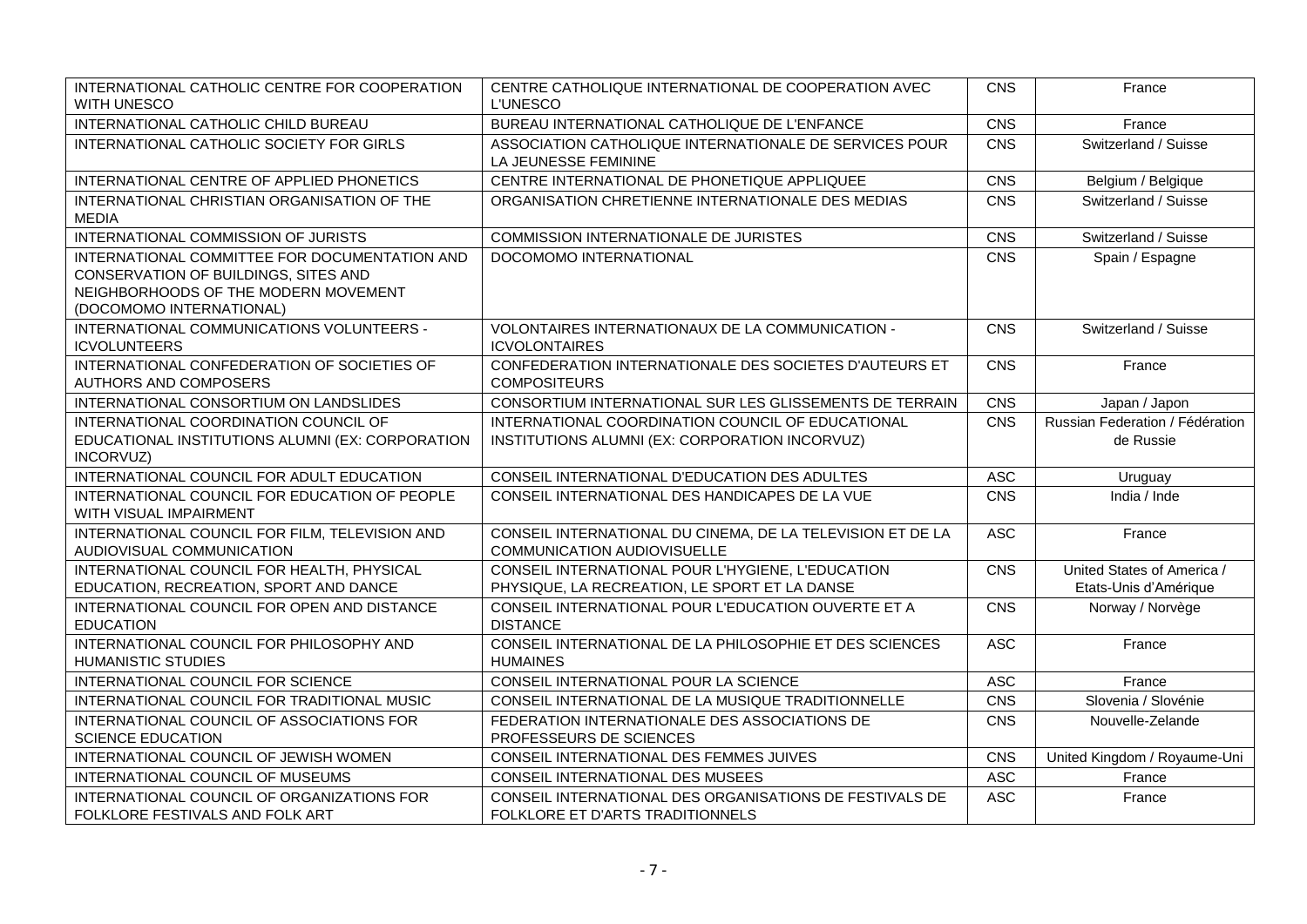| INTERNATIONAL COUNCIL OF SPORT SCIENCE AND<br>PHYSICAL EDUCATION         | CONSEIL INTERNATIONAL POUR L'EDUCATION PHYSIQUE ET LA<br><b>SCIENCE DU SPORT</b>             | <b>ASC</b> | Germany / Allemagne                                 |
|--------------------------------------------------------------------------|----------------------------------------------------------------------------------------------|------------|-----------------------------------------------------|
| INTERNATIONAL COUNCIL OF WOMEN                                           | CONSEIL INTERNATIONAL DES FEMMES                                                             | CNS        | Switzerland / Suisse                                |
| INTERNATIONAL COUNCIL ON ARCHIVES                                        | CONSEIL INTERNATIONAL DES ARCHIVES                                                           | <b>ASC</b> | France                                              |
| INTERNATIONAL COUNCIL ON EDUCATION FOR TEACHING                          | CONSEIL INTERNATIONAL DE LA PREPARATION A L'ENSEIGNEMENT                                     | CNS        | United States of America /<br>Etats-Unis d'Amérique |
| INTERNATIONAL COUNCIL ON MONUMENTS AND SITES                             | CONSEIL INTERNATIONAL DES MONUMENTS ET DES SITES                                             | <b>ASC</b> | France                                              |
| INTERNATIONAL COUNCIL ON SOCIAL WELFARE                                  | CONSEIL INTERNATIONAL DE L'ACTION SOCIALE                                                    | CNS        | Uganda / Ouganda                                    |
| INTERNATIONAL CULTURAL YOUTH EXCHANGE                                    | ECHANGE CULTUREL INTERNATIONAL DE JEUNESSE                                                   | CNS        | Germany / Allemagne                                 |
| INTERNATIONAL DANCE COUNCIL                                              | CONSEIL INTERNATIONAL DE LA DANSE                                                            | CNS        | France                                              |
| INTERNATIONAL EURASIAN ACADEMY OF SCIENCES                               | INTERNATIONAL EURASIAN ACADEMY OF SCIENCES                                                   | CNS        | China / Chine                                       |
| INTERNATIONAL FEDERATION FOR HOME ECONOMICS                              | FEDERATION INTERNATIONALE POUR L'ECONOMIE FAMILIALE                                          | CNS        | Germany / Allemagne                                 |
| <b>INTERNATIONAL FEDERATION FOR HOUSING AND</b><br><b>PLANNING</b>       | FEDERATION INTERNATIONALE POUR L'HABITATION, L'URBANISME<br>ET L'AMENAGEMENT DES TERRITOIRES | <b>CNS</b> | Denmark / Danemark                                  |
| INTERNATIONAL FEDERATION FOR HUMAN RIGHTS                                | FEDERATION INTERNATIONALE DES LIGUES DES DROITS DE<br><b>L'HOMME</b>                         | CNS        | France                                              |
| INTERNATIONAL FEDERATION FOR INFORMATION<br><b>PROCESSING</b>            | FEDERATION INTERNATIONALE POUR LE TRAITEMENT DE<br><b>L'INFORMATION</b>                      | CNS        | Austria / Autriche                                  |
| INTERNATIONAL FEDERATION FOR PARENT EDUCATION                            | FEDERATION INTERNATIONALE POUR L'EDUCATION DES PARENTS                                       | CNS        | France                                              |
| INTERNATIONAL FEDERATION MUSIC HOPE                                      | FEDERATION INTERNATIONALE MUSIQUE ESPERANCE                                                  | CNS        | France                                              |
| INTERNATIONAL FEDERATION OF ACTORS                                       | FEDERATION INTERNATIONALE DES ACTEURS                                                        | CNS        | Belgium / Belgique                                  |
| INTERNATIONAL FEDERATION OF ANCIENT VEHICLES -<br><b>FIVA</b>            | FEDERATION INTERNATIONALE DES VEHICULES ANCIENS - FIVA                                       | CNS        | France                                              |
| INTERNATIONAL FEDERATION OF ARTS COUNCILS AND<br><b>CULTURE AGENCIES</b> | FEDERATION INTERNATIONALE DE CONSEILS DES ARTS ET DES<br><b>AGENCES CULTURELLES</b>          | CNS        | Austria                                             |
| INTERNATIONAL FEDERATION OF ASSOCIATIONS OF THE<br><b>ELDERLY</b>        | FEDERATION INTERNATIONALE DES ASSOCIATIONS DE<br>PERSONNES AGEES                             | CNS        | France                                              |
| INTERNATIONAL FEDERATION OF CATHOLIC<br><b>UNIVERSITIES</b>              | FEDERATION INTERNATIONALE DES UNIVERSITES CATHOLIQUES                                        | CNS        | France                                              |
| INTERNATIONAL FEDERATION OF COALITIONS FOR<br><b>CULTURAL DIVERSITY</b>  | FEDERATION INTERNATIONALE DES COALITIONS POUR LA<br><b>DIVERSITE CULTURELLE</b>              | <b>CNS</b> | Canada                                              |
| INTERNATIONAL FEDERATION OF EAST-CENTRAL<br><b>EUROPEAN INSTITUTES</b>   | FEDERATION INTERNATIONALE DES INSTITUTS DE L'EUROPE DU<br>CENTRE-EST                         | CNS        | Poland / Pologne                                    |
| INTERNATIONAL FEDERATION OF FILM ARCHIVES                                | FEDERATION INTERNATIONALE DES ARCHIVES DU FILM                                               | CNS        | Belgium / Belgique                                  |
| INTERNATIONAL FEDERATION OF JOURNALISTS                                  | FEDERATION INTERNATIONALE DES JOURNALISTES                                                   | <b>ASC</b> | Belgium / Belgique                                  |
| INTERNATIONAL FEDERATION OF LANDSCAPE<br><b>ARCHITECTS</b>               | FEDERATION INTERNATIONALE DES ARCHITECTES PAYSAGISTES                                        | <b>CNS</b> | Belgium / Belgique                                  |
| INTERNATIONAL FEDERATION OF LANGUAGE TEACHER<br><b>ASSOCIATIONS</b>      | FEDERATION INTERNATIONALE DES PROFESSEURS DE LANGUES<br><b>VIVANTES</b>                      | CNS        | Australia / Australie                               |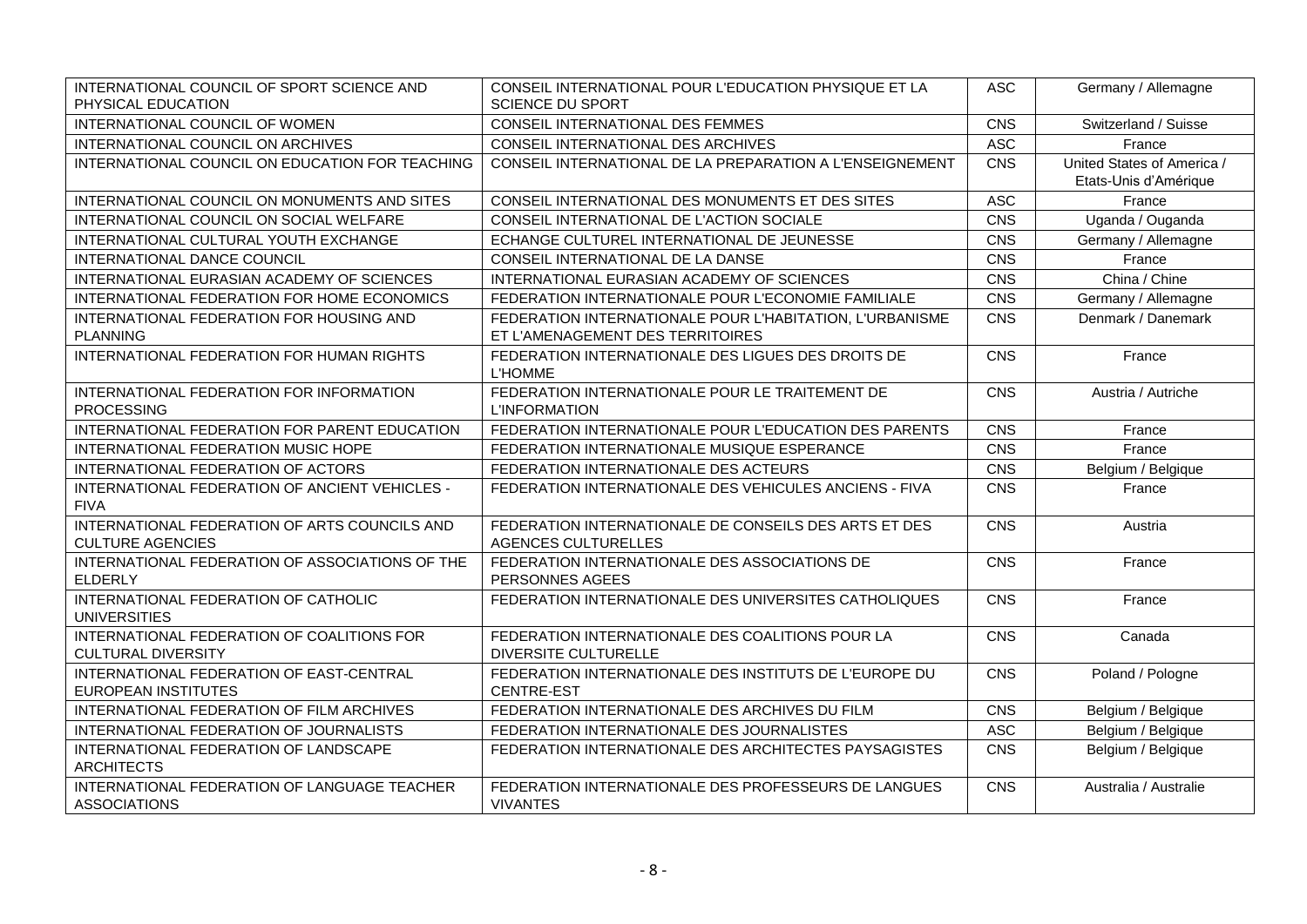| INTERNATIONAL FEDERATION OF LIBRARY<br>ASSOCIATIONS AND INSTITUTIONS                       | FEDERATION INTERNATIONALE DES ASSOCIATIONS DE<br>BIBLIOTHECAIRES ET DES BIBLIOTHEQUES   | <b>ASC</b> | Netherlands / Pays-Bas        |
|--------------------------------------------------------------------------------------------|-----------------------------------------------------------------------------------------|------------|-------------------------------|
| INTERNATIONAL FEDERATION OF MEDICAL STUDENTS'<br><b>ASSOCIATION</b>                        | FEDERATION INTERNATIONALE DES ASSOCIATIONS D'ETUDIANTS<br>EN MEDECINE                   | CNS        | France                        |
| INTERNATIONAL FEDERATION OF MUSICIANS                                                      | FEDERATION INTERNATIONALE DES MUSICIENS                                                 | CNS        | France                        |
| INTERNATIONAL FEDERATION OF PHOTOGRAPHIC ART                                               | FEDERATION INTERNATIONALE DE L'ART PHOTOGRAPHIQUE                                       | CNS        | France                        |
| INTERNATIONAL FEDERATION OF RED CROSS AND RED                                              | FEDERATION INTERNATIONALE DES SOCIETES DE LA CROIX-                                     | CNS        | Switzerland / Suisse          |
| <b>CRESCENT SOCIETIES</b>                                                                  | ROUGE ET DU CROISSANT-ROUGE                                                             |            |                               |
| INTERNATIONAL FEDERATION OF REPRODUCTION                                                   | FEDERATION INTERNATIONALE DES ORGANISMES GERANT LES                                     | CNS        | Belgium / Belgique            |
| RIGHTS ORGANIZATIONS                                                                       | DROITS DE REPRODUCTION                                                                  |            |                               |
| INTERNATIONAL FEDERATION OF RURAL ADULT                                                    | FEDERATION INTERNATIONALE DES MOUVEMENTS D'ADULTES                                      | CNS        | Belgium / Belgique            |
| <b>CATHOLIC MOVEMENTS</b>                                                                  | <b>RURAUX CATHOLIQUES</b>                                                               |            |                               |
| INTERNATIONAL FEDERATION OF TELEVISION ARCHIVES                                            | FEDERATION INTERNATIONALE DES ARCHIVES DE TELEVISION                                    | CNS        | Netherlands / Pays-Bas        |
| INTERNATIONAL FEDERATION OF THE PERIODICAL<br><b>PRESS</b>                                 | FEDERATION INTERNATIONALE DE LA PRESSE PERIODIQUE                                       | CNS        | United Kingdom / Royaume-Uni  |
| INTERNATIONAL FEDERATION OF TRAINING CENTRES<br>FOR THE PROMOTION OF PROGRESSIVE EDUCATION | FEDERATION INTERNATIONALE DES CENTRES D'ENTRAINEMENT<br>AUX METHODES D'EDUCATION ACTIVE | CNS        | Belgium / Belgique            |
| INTERNATIONAL FEDERATION OF TRANSLATORS                                                    | FEDERATION INTERNATIONALE DES TRADUCTEURS                                               | CNS        | France                        |
| INTERNATIONAL FEDERATION OF WOMEN IN LEGAL<br><b>CAREERS</b>                               | FEDERATION INTERNATIONALE DES FEMMES DES CARRIERES<br><b>JURIDIQUES</b>                 | CNS        | Argentina / Argentine         |
| INTERNATIONAL FEDERATION OF WOMEN LAWYERS                                                  | FEDERATION INTERNATIONALE DES FEMMES JURISTES                                           | CNS        | Malaysia / Malaisie           |
| INTERNATIONAL FEDERATION OF WORKERS' EDUCATION<br><b>ASSOCIATIONS</b>                      | FEDERATION INTERNATIONALE DES ASSOCIATIONS POUR<br>L'EDUCATION DES TRAVAILLEURS         | CNS        | South Africa / Afrique du Sud |
| INTERNATIONAL FELLOWSHIP OF RECONCILIATION                                                 | MOUVEMENT INTERNATIONAL DE LA RECONCILIATION                                            | CNS        | Netherlands / Pays-Bas        |
| INTERNATIONAL HUMANIST AND ETHICAL UNION                                                   | UNION INTERNATIONALE HUMANISTE ET LAIQUE                                                | CNS        | United Kingdom / Royaume-Uni  |
| INTERNATIONAL INFORMATION CENTRE FOR<br><b>TERMINOLOGY</b>                                 | CENTRE INTERNATIONAL D'INFORMATION POUR LA TERMINOLOGIE                                 | CNS        | Austria / Autriche            |
| INTERNATIONAL INSTITUTE FOR PEACE                                                          | INSTITUT INTERNATIONAL DE LA PAIX                                                       | CNS        | Austria / Autriche            |
| INTERNATIONAL INSTITUTE OF HUMANITARIAN LAW                                                | INSTITUT INTERNATIONAL DE DROIT HUMANITAIRE                                             | CNS        | Italy / Italie                |
| INTERNATIONAL JUVENILE JUSTICE OBSERVATORY                                                 | OBSERVATOIRE INTERNATIONAL DE JUSTICE JUVENILE                                          | <b>CNS</b> | Belgium / Belgique            |
| INTERNATIONAL LESBIAN, GAY, BISEXUAL,                                                      | INTERNATIONAL LESBIAN, GAY, BISEXUAL, TRANSGENDER AND                                   | CNS        | Belgium / Belgique            |
| TRANSGENDER AND QUEER YOUTH AND STUDENT                                                    | QUEER YOUTH AND STUDENT ORGANIZATION                                                    |            |                               |
| <b>ORGANIZATION</b>                                                                        |                                                                                         |            |                               |
| INTERNATIONAL LITERACY INSTITUTE                                                           | INSTITUT INTERNATIONAL DE L'ALPHABETISATION                                             | CNS        | United States of America /    |
|                                                                                            |                                                                                         |            | Etats-Unis d'Amérique         |
| INTERNATIONAL MONTESSORI ASSOCIATION                                                       | ASSOCIATION MONTESSORI INTERNATIONALE                                                   | CNS        | Netherlands / Pays-Bas        |
| INTERNATIONAL MOVEMENT ATD FOURTH WORLD                                                    | MOUVEMENT INTERNATIONAL ATD QUART MONDE                                                 | <b>ASC</b> | France                        |
| INTERNATIONAL MOVEMENT OF CATHOLIC                                                         | MOUVEMENT INTERNATIONAL DE LA JEUNESSE AGRICOLE ET                                      | CNS        | Belgium / Belgique            |
| AGRICULTURAL AND RURAL YOUTH                                                               | RURALE CATHOLIQUE                                                                       |            |                               |
| INTERNATIONAL MUSIC COUNCIL                                                                | CONSEIL INTERNATIONAL DE LA MUSIQUE                                                     | <b>ASC</b> | France                        |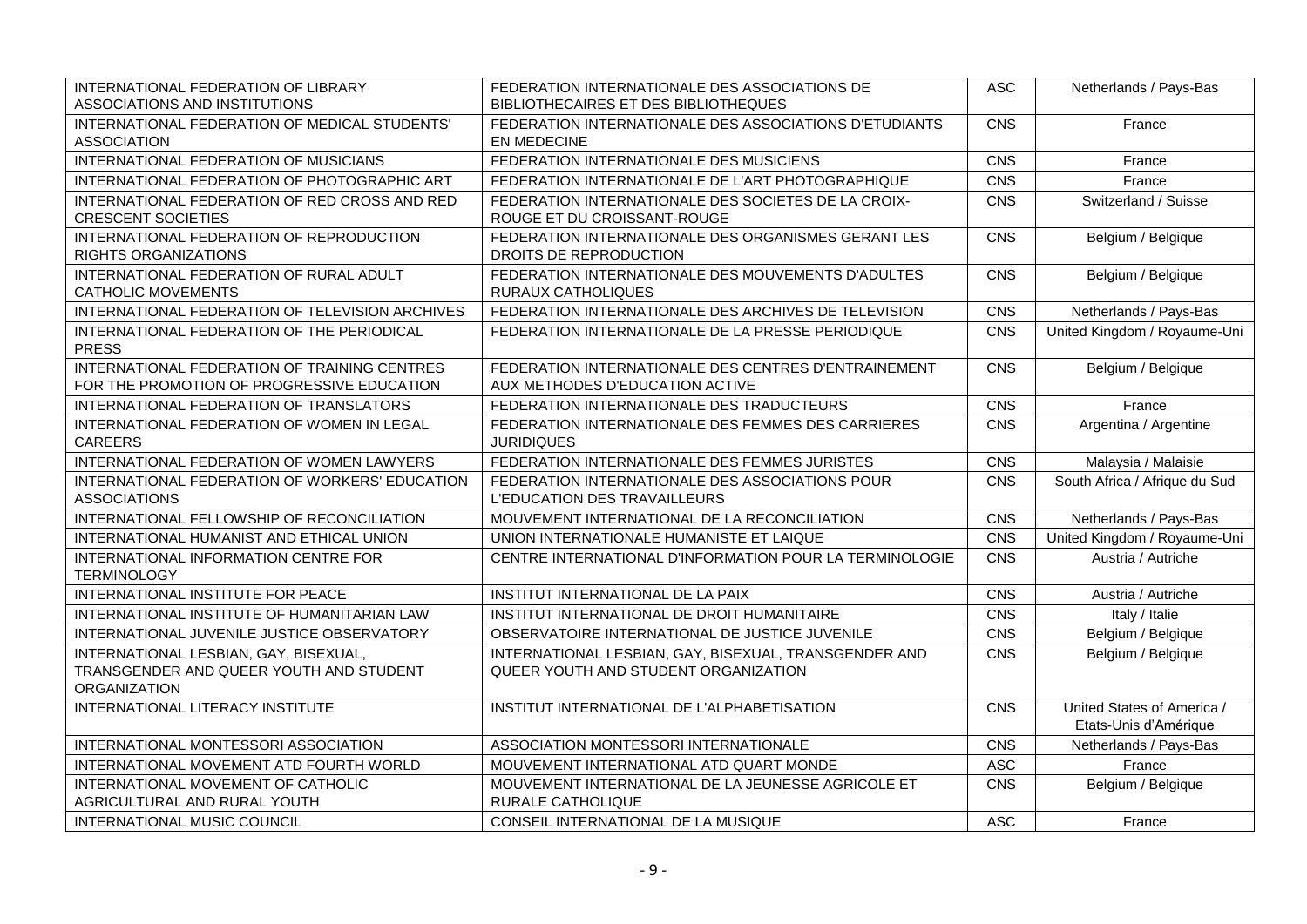| INTERNATIONAL NETWORK FOR QUALITY ASSURANCE<br>AGENCIES IN HIGHER EDUCATION       | RESEAU INTERNATIONAL DES ORGANISMES D'ASSURANCE DE LA<br><b>QUALITE DANS L'ENSEIGNEMENT SUPERIEUR</b> | CNS        | Netherlands / Pays-Bas                              |
|-----------------------------------------------------------------------------------|-------------------------------------------------------------------------------------------------------|------------|-----------------------------------------------------|
| INTERNATIONAL NETWORK OF WOMEN ENGINEERS AND<br><b>SCIENTISTS</b>                 | RESEAU INTERNATIONAL DE FEMMES INGENIEURS ET<br><b>SCIENTIFIQUES</b>                                  | CNS        | Canada                                              |
| INTERNATIONAL OCEAN INSTITUTE                                                     | INSTITUT INTERNATIONAL DE L'OCEAN                                                                     | CNS        | Malta / Malte                                       |
| INTERNATIONAL ORGANIZATION FOR CHEMICAL<br>SCIENCES IN DEVELOPMENT                | ORGANISATION INTERNATIONALE DES SCIENCES CHIMIQUES POUR<br>LE DEVELOPPEMENT                           | CNS        | Belgium / Belgique                                  |
| INTERNATIONAL ORGANIZATION FOR STANDARDIZATION                                    | ORGANISATION INTERNATIONALE DE NORMALISATION                                                          | CNS        | Switzerland / Suisse                                |
| INTERNATIONAL ORGANIZATION FOR THE RIGHT TO<br>EDUCATION AND FREEDOM OF EDUCATION | ORGANISATION INTERNATIONALE POUR LE DROIT A L'EDUCATION<br>ET LA LIBERTE D'ENSEIGNEMENT               | CNS        | Switzerland / Suisse                                |
| INTERNATIONAL ORGANIZATION OF FOLK ART                                            | COMITE INTERNATIONAL DES ARTS ET TRADITIONS POPULAIRES                                                | CNS        | Austria / Autriche                                  |
| INTERNATIONAL PHARMACEUTICAL STUDENTS'<br><b>FEDERATION</b>                       | FEDERATION INTERNATIONALE DES ETUDIANTS EN PHARMACIE                                                  | CNS        | Netherlands / Pays-Bas                              |
| INTERNATIONAL PLANNED PARENTHOOD FEDERATION                                       | FEDERATION INTERNATIONALE POUR LE PLANNING FAMILIAL                                                   | CNS        | United Kingdom / Royaume-Uni                        |
| INTERNATIONAL POLICE ASSOCIATION                                                  | INTERNATIONAL POLICE ASSOCIATION                                                                      | CNS        | United Kingdom / Royaume-Uni                        |
| INTERNATIONAL PRESS INSTITUTE                                                     | INSTITUT INTERNATIONAL DE LA PRESSE                                                                   | <b>ASC</b> | Austria / Autriche                                  |
| INTERNATIONAL PUBLIC TELEVISION                                                   | CONFERENCE INTERNATIONALE DES TELEVISIONS DE SERVICE<br><b>PUBLIC</b>                                 | CNS        | Belgium / Belgique                                  |
| INTERNATIONAL PUBLISHERS ASSOCIATION                                              | UNION INTERNATIONALE DES EDITEURS                                                                     | CNS        | Switzerland / Suisse                                |
| INTERNATIONAL RADIO AND TELEVISION UNION                                          | UNION RADIOPHONIQUE ET TELEVISUELLE INTERNATIONALE                                                    | <b>ASC</b> | France                                              |
| INTERNATIONAL READING ASSOCIATION                                                 | ASSOCIATION INTERNATIONALE POUR LA LECTURE                                                            | CNS        | United States of America /<br>Etats-Unis d'Amérique |
| INTERNATIONAL SCHOOL PSYCHOLOGY ASSOCIATION                                       | ASSOCIATION INTERNATIONALE DE PSYCHOLOGIE SCOLAIRE                                                    | CNS        | Netherlands / Pays-Bas                              |
| INTERNATIONAL SCIENTIFIC COUNCIL FOR ISLAND<br>DEVELOPMENT                        | CONSEIL SCIENTIFIQUE INTERNATIONAL POUR LE<br>DEVELOPPEMENT DES ILES                                  | <b>ASC</b> | France                                              |
| INTERNATIONAL SEISMOLOGICAL CENTRE                                                | CENTRE SEISMOLOGIQUE INTERNATIONAL                                                                    | CNS        | United Kingdom / Royaume-Uni                        |
| INTERNATIONAL SOCIAL TOURISM ORGANIZATION                                         | ORGANISATION INTERNATIONALE DU TOURISME SOCIAL                                                        | CNS        | Belgium / Belgique                                  |
| INTERNATIONAL SOCIETY FOR CHINA / CHINESE<br><b>LANGUAGE TEACHING</b>             | SOCIETE INTERNATIONALE POUR L'ENSEIGNEMENT DE LA LANGUE<br><b>CHINOISE</b>                            | <b>CNS</b> | China / Chine                                       |
| INTERNATIONAL SOCIETY FOR EDUCATION THROUGH<br><b>ART</b>                         | SOCIETE INTERNATIONALE POUR L'EDUCATION ARTISTIQUE                                                    | CNS        | Portugal                                            |
| INTERNATIONAL SOCIETY OF CITY AND REGIONAL<br><b>PLANNERS</b>                     | ASSOCIATION INTERNATIONALE DES URBANISTES                                                             | CNS        | Netherlands / Pays-Bas                              |
| INTERNATIONAL SOLAR ENERGY SOCIETY                                                | SOCIETE INTERNATIONALE D'ENERGIE SOLAIRE                                                              | CNS        | Germany / Allemagne                                 |
| INTERNATIONAL STATISTICAL INSTITUTE                                               | INSTITUT INTERNATIONAL DE STATISTIQUE                                                                 | CNS        | Netherlands / Pays-Bas                              |
| INTERNATIONAL STUDENT IDENTITY CARD ASSOCIATION                                   | INTERNATIONAL STUDENT IDENTITY CARD ASSOCIATION                                                       | CNS        | Netherlands / Pays-Bas                              |
| INTERNATIONAL THEATRE INSTITUTE                                                   | INSTITUT INTERNATIONAL DU THEATRE                                                                     | <b>ASC</b> | France                                              |
| INTERNATIONAL TRADE UNION CONFEDERATION                                           | CONFEDERATION SYNDICALE INTERNATIONALE                                                                | CNS        | Belgium / Belgique                                  |
| INTERNATIONAL UNION FOR CONSERVATION OF NATURE                                    | UNION INTERNATIONALE POUR LA CONSERVATION DE LA NATURE                                                | <b>ASC</b> | Switzerland / Suisse                                |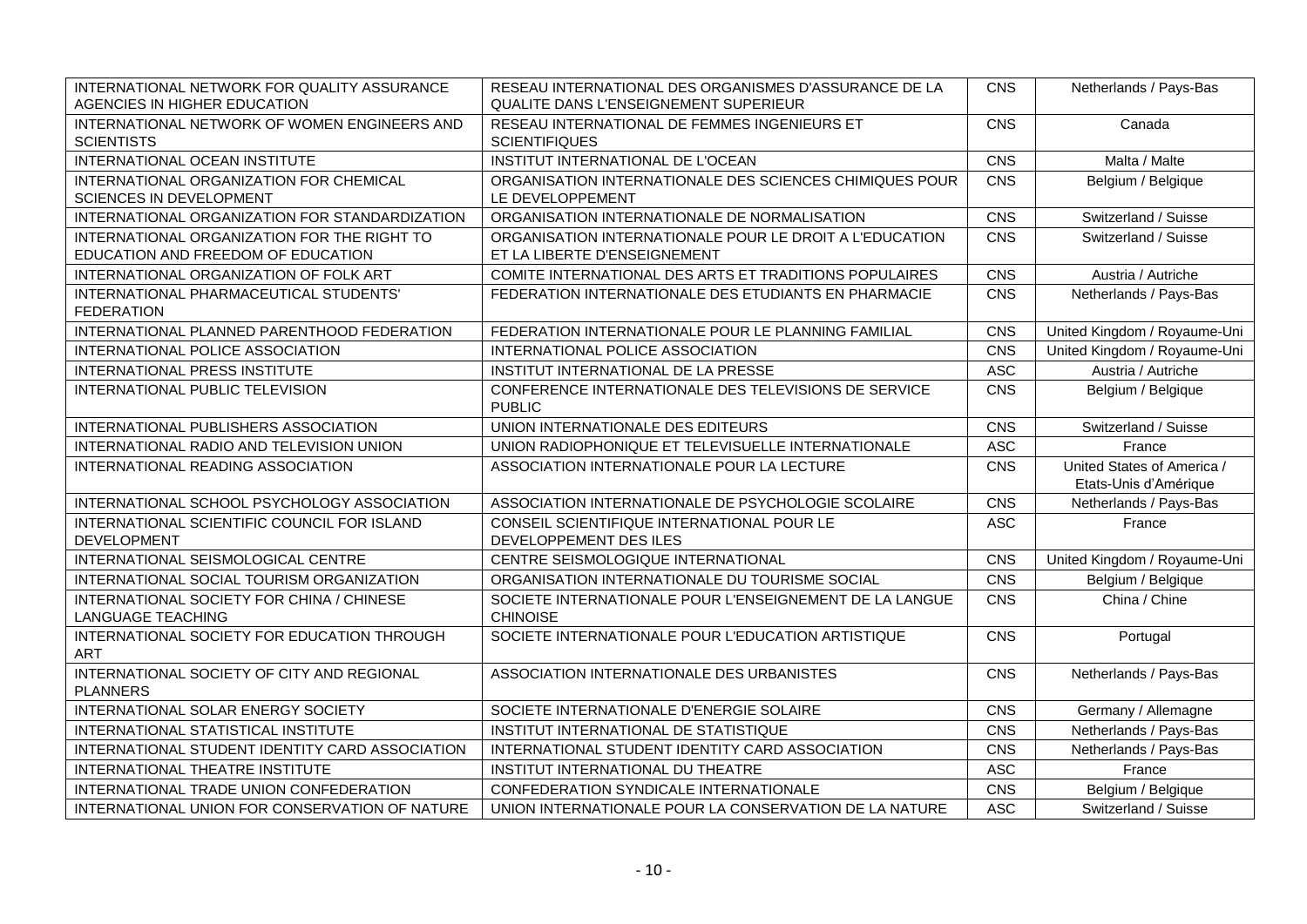| INTERNATIONAL UNION FOR HEALTH PROMOTION AND<br><b>EDUCATION</b>             | UNION INTERNATIONALE DE PROMOTION DE LA SANTE ET<br>D'EDUCATION POUR LA SANTE         | <b>CNS</b> | France                                              |
|------------------------------------------------------------------------------|---------------------------------------------------------------------------------------|------------|-----------------------------------------------------|
| INTERNATIONAL UNION FOR VACUUM SCIENCE,<br>TECHNIQUE AND APPLICATIONS        | UNION INTERNATIONALE POUR LA SCIENCE, LA TECHNIQUE ET LES<br>APPLICATIONS DU VIDE     | <b>CNS</b> | Austria / Autriche                                  |
| INTERNATIONAL UNION OF ARCHITECTS                                            | UNION INTERNATIONALE DES ARCHITECTES                                                  | <b>ASC</b> | France                                              |
| INTERNATIONAL UNION OF NOTARIES                                              | UNION INTERNATIONALE DU NOTARIAT                                                      | CNS        | Italy / Italie                                      |
| INTERNATIONAL UNION OF SCIENTIFIC AND TECHNICAL                              | UNION INTERNATIONALE DES ASSOCIATIONS ET ORGANISMES                                   | <b>ASC</b> | France                                              |
| ASSOCIATIONS AND ORGANIZATIONS                                               | SCIENTIFIQUES ET TECHNIQUES                                                           |            |                                                     |
| INTERNATIONAL WORK GROUP FOR INDIGENOUS<br><b>AFFAIRS</b>                    | INTERNATIONAL WORK GROUP FOR INDIGENOUS AFFAIRS                                       | <b>CNS</b> | Denmark / Danemark                                  |
| INTERNATIONAL YOUNG CATHOLIC STUDENTS                                        | JEUNESSE ETUDIANTE CATHOLIQUE INTERNATIONALE                                          | <b>CNS</b> | France                                              |
| INTERNATIONAL YOUNG CHRISTIAN WORKERS                                        | JEUNESSE OUVRIERE CHRETIENNE INTERNATIONALE                                           | CNS        | Belgium / Belgique                                  |
| <b>INTERNET SOCIETY</b>                                                      | <b>INTERNET SOCIETY</b>                                                               | <b>CNS</b> | United States of America /<br>Etats-Unis d'Amérique |
| <b>INTERNEWS INTERNATIONAL</b>                                               | INTERNEWS INTERNATIONAL                                                               | CNS        | France                                              |
| JACQUES MARITAIN INTERNATIONAL INSTITUTE                                     | INSTITUT INTERNATIONAL JACQUES MARITAIN                                               | CNS        | Italy / Italie                                      |
| JEUNESSES MUSICALES INTERNATIONAL                                            | JEUNESSES MUSICALES INTERNATIONAL                                                     | CNS        | Belgium / Belgique                                  |
| JUNIOR CHAMBER INTERNATIONAL                                                 | JEUNE CHAMBRE INTERNATIONALE                                                          | <b>ASC</b> | United States of America /<br>Etats-Unis d'Amérique |
| KUWAIT SOCIETY FOR THE ADVANCEMENT OF ARAB<br><b>CHILDREN</b>                | KUWAIT SOCIETY FOR THE ADVANCEMENT OF ARAB CHILDREN                                   | CNS        | Kuwait / Koweït                                     |
| LATIN AMERICAN AND CARIBBEAN COMMITTEE FOR THE<br>DEFENSE OF WOMEN'S RIGHTS  | COMITE DE L'AMERIQUE LATINE ET DES CARAIBES POUR LA<br>DEFENSE DES DROITS DE LA FEMME | <b>CNS</b> | Peru / Pérou                                        |
| LATIN AMERICAN AND CARIBBEAN CONTINENTAL<br>ORGANIZATION OF STUDENTS         | ORGANISATION CONTINENTALE LATINO-AMERICAINE ET<br><b>CARIBEENNE DES ETUDIANTS</b>     | <b>CNS</b> | Cuba                                                |
| LATIN AMERICAN ASSOCIATION FOR HUMAN RIGHTS                                  | ASSOCIATION LATINO-AMERICAINE POUR LES DROITS DE L'HOMME                              | CNS        | Uruguay                                             |
| LATIN AMERICAN ASSOCIATION OF RADIO EDUCATION                                | ASSOCIATION LATINO-AMERICAINE D'EDUCATION RADIOPHONIQUE                               | CNS        | Ecuador / Equateur                                  |
| LATIN AMERICAN CAMPAIGN FOR THE RIGHT TO<br><b>EDUCATION</b>                 | CAMPAGNE LATINO-AMERICAINE POUR LE DROIT A L'EDUCATION                                | <b>CNS</b> | Brazil / Brésil                                     |
| LATIN AMERICAN FEDERATION OF ASSOCIATIONS OF<br><b>COMMUNICATION SCHOOLS</b> | FEDERATION LATINO-AMERICAINE D'ASSOCIATIONS DE FACULTES<br>DE COMMUNICATION SOCIALE   | <b>CNS</b> | Peru / Pérou                                        |
| LATIN AMERICAN PEACE AND JUSTICE SERVICE                                     | SERVICE DE LA PAIX ET DE LA JUSTICE EN AMERIQUE LATINE                                | CNS        | Costa Rica                                          |
| LATIN AMERICAN SOCIAL SCIENCES COUNCIL                                       | CONSEIL LATINOAMERICAIN DES SCIENCES SOCIALES                                         | <b>ASC</b> | Argentina / Argentine                               |
| LEARNING FOR A SUSTAINABLE FUTURE (LSF)                                      | L'EDUCATION AU SERVICE DE LA TERRE (LST)                                              | <b>CNS</b> | Canada                                              |
| LEONARD CHESHIRE DISABILITY                                                  | LEONARD CHESHIRE DISABILITY                                                           | CNS        | United Kingdom / Royaume-Uni                        |
| LIBERAL INSTITUTE FOR POLITICAL ANALYSIS                                     | LIBERAL INSTITUTE FOR POLITICAL ANALYSIS                                              | <b>CNS</b> | Bulgaria / Bulgarie                                 |
| LINGUAPAX INTERNATIONAL                                                      | LINGUAPAX INTERNATIONAL                                                               | <b>CNS</b> | Spain / Espagne                                     |
| LIONS CLUBS INTERNATIONAL                                                    | ASSOCIATION INTERNATIONALE DES LIONS CLUBS                                            | CNS        | United States of America /<br>Etats-Unis d'Amérique |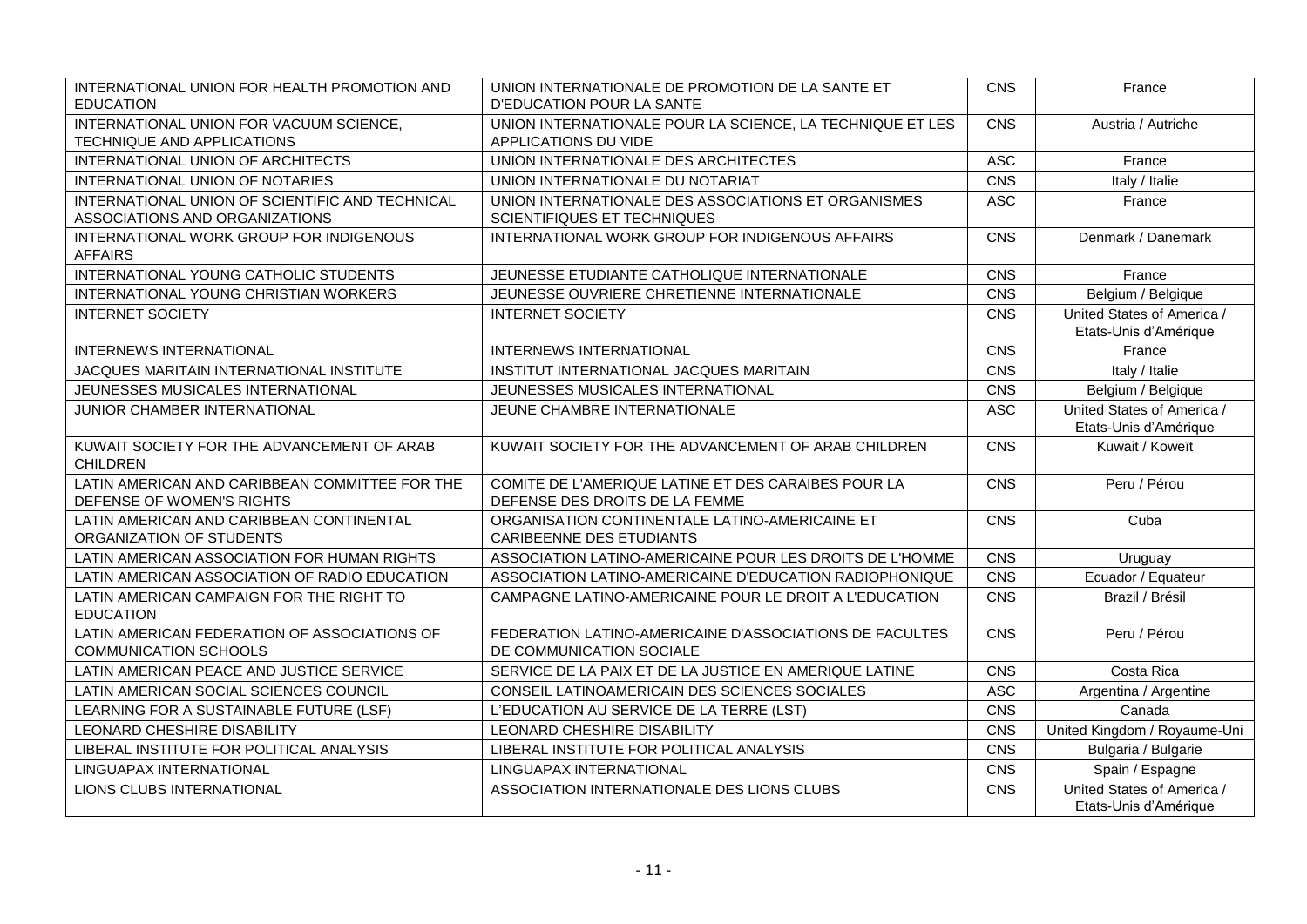| MAISON DE SAGESSE                              | MAISON DE SAGESSE                                        | CNS        | France                          |
|------------------------------------------------|----------------------------------------------------------|------------|---------------------------------|
| MAISON INTERNATIONALE DE LA POESIE             | MAISON INTERNATIONALE DE LA POESIE                       | CNS        | Belgium / Belgique              |
| MAKE MOTHERS MATTER INTERNATIONAL              | MOUVEMENT MONDIAL DES MERES INTERNATIONAL                | CNS        | France                          |
| MEDITERRANEAN INFORMATION OFFICE FOR           | BUREAU MEDITERRANEEN D'INFORMATION SUR                   | CNS        | Greece / Grèce                  |
| ENVIRONMENT, CULTURE AND SUSTAINABLE           | L'ENVIRONNEMENT, LA CULTURE ET LE DEVELOPPEMENT DURABLE  |            |                                 |
| <b>DEVELOPMENT</b>                             |                                                          |            |                                 |
| MEDITERRANEAN WOMEN'S FORUM                    | FORUM DES FEMMES DE LA MEDITERRANEE                      | CNS        | Italy / Italie                  |
| MOTHER CHILD EDUCATION FOUNDATION              | FONDATION POUR L'EDUCATION MERE-ENFANT                   | CNS        | Turkey / Turquie                |
| MULTI-PURPOSE WOMEN'S COOPERATIVE IN QASSIM    | MULTI-PURPOSE WOMEN'S COOPERATIVE IN QASSIM              | CNS        | Saudi Arabia / Arabie Saoudite  |
| NATIONAL BOARD FOR CERTIFIED COUNSELORS        | NATIONAL BOARD FOR CERTIFIED COUNSELORS                  | CNS        | United States of America /      |
|                                                |                                                          |            | Etats-Unis d'Amérique           |
| <b>NEW HUMANITY</b>                            | <b>HUMANITE NOUVELLE</b>                                 | CNS        | Italy / Italie                  |
| NORTH AMERICAN BROADCASTERS ASSOCIATION        | NORTH AMERICAN BROADCASTERS ASSOCIATION                  | CNS        | Canada                          |
| OBSERVATORY OF CULTURAL POLICIES IN AFRICA     | OBSERVATOIRE DES POLITIQUES CULTURELLES EN AFRIQUE       | <b>ASC</b> | Mozambique                      |
| PACIFIC ISLANDS NEWS ASSOCIATION               | ASSOCIATION DES MEDIAS DES ILES DU PACIFIQUE             | CNS        | Fiji / Fidji                    |
| PAN-AFRICAN WOMEN'S ORGANIZATION               | ORGANISATION PANAFRICAINE DES FEMMES                     | CNS        | South Africa / Afrique du Sud   |
| PAN-AMERICAN ASSOCIATION OF EDUCATIONAL CREDIT | ASSOCIATION PANAMERICAINE DES INSTITUTIONS DE CREDIT     | CNS        | Colombia / Colombie             |
| <b>INSTITUTIONS</b>                            | <b>EDUCATIF</b>                                          |            |                                 |
| PAN-PACIFIC AND SOUTH-EAST ASIA WOMEN'S        | ASSOCIATION DES FEMMES DU PACIFIQUE ET D'ASIE DU SUD-EST | CNS        | United States of America /      |
| <b>ASSOCIATION</b>                             |                                                          |            | Etats-Unis d'Amérique           |
| PATRIMOINE SANS FRONTIERES                     | PATRIMOINE SANS FRONTIERES                               | CNS        | France                          |
| PAX CHRISTI INTERNATIONAL                      | PAX CHRISTI INTERNATIONAL                                | CNS        | Belgium / Belgique              |
| PAX ROMANA - INTERNATIONAL MOVEMENT OF         | PAX ROMANA - MOUVEMENT INTERNATIONAL DES ETUDIANTS       | <b>ASC</b> | France                          |
| CATHOLIC STUDENTS AND INTERNATIONAL CATHOLIC   | CATHOLIQUES ET MOUVEMENT INTERNATIONAL DES               |            |                                 |
| MOVEMENT FOR INTELLECTUAL CULTURAL AFFAIRS     | INTELLECTUELS CATHOLIQUES                                |            |                                 |
| PEACE AND SPORT                                | ORGANISATION POUR LA PAIX PAR LE SPORT                   | CNS        | Monaco                          |
| PEN INTERNATIONAL                              | PEN INTERNATIONAL                                        | <b>ASC</b> | United Kingdom / Royaume-Uni    |
| <b>RELIGIONS FOR PEACE</b>                     | RELIGIONS POUR LA PAIX                                   | CNS        | United States of America /      |
|                                                |                                                          |            | Etats-Unis d'Amérique           |
| RENCONTRES DU VIET NAM                         | RENCONTRES DU VIET NAM                                   | CNS        | France                          |
| <b>REPORTERS WITHOUT BORDERS</b>               | REPORTERS SANS FRONTIERES                                | CNS        | France                          |
| RESEAU DES AIRES PROTEGEES D'AFRIQUE CENTRALE  | RESEAU DES AIRES PROTEGEES D'AFRIQUE CENTRALE            | CNS        | Gabon                           |
| ROTARY INTERNATIONAL                           | ROTARY INTERNATIONAL                                     | <b>ASC</b> | United States of America /      |
|                                                |                                                          |            | Etats-Unis d'Amérique           |
| <b>RUSSIAN PEACE FOUNDATION</b>                | FONDATION RUSSE POUR LA PAIX                             | CNS        | Russian Federation / Fédération |
|                                                |                                                          |            | de Russie                       |
| SAUDI HERITAGE PRESERVATION SOCIETY            | SAUDI HERITAGE PRESERVATION SOCIETY                      | CNS        | Saudi Arabia                    |
| SAVE THE CHILDREN INTERNATIONAL                | SAVE THE CHILDREN INTERNATIONAL                          | CNS        | United Kingdom / Royaume-Uni    |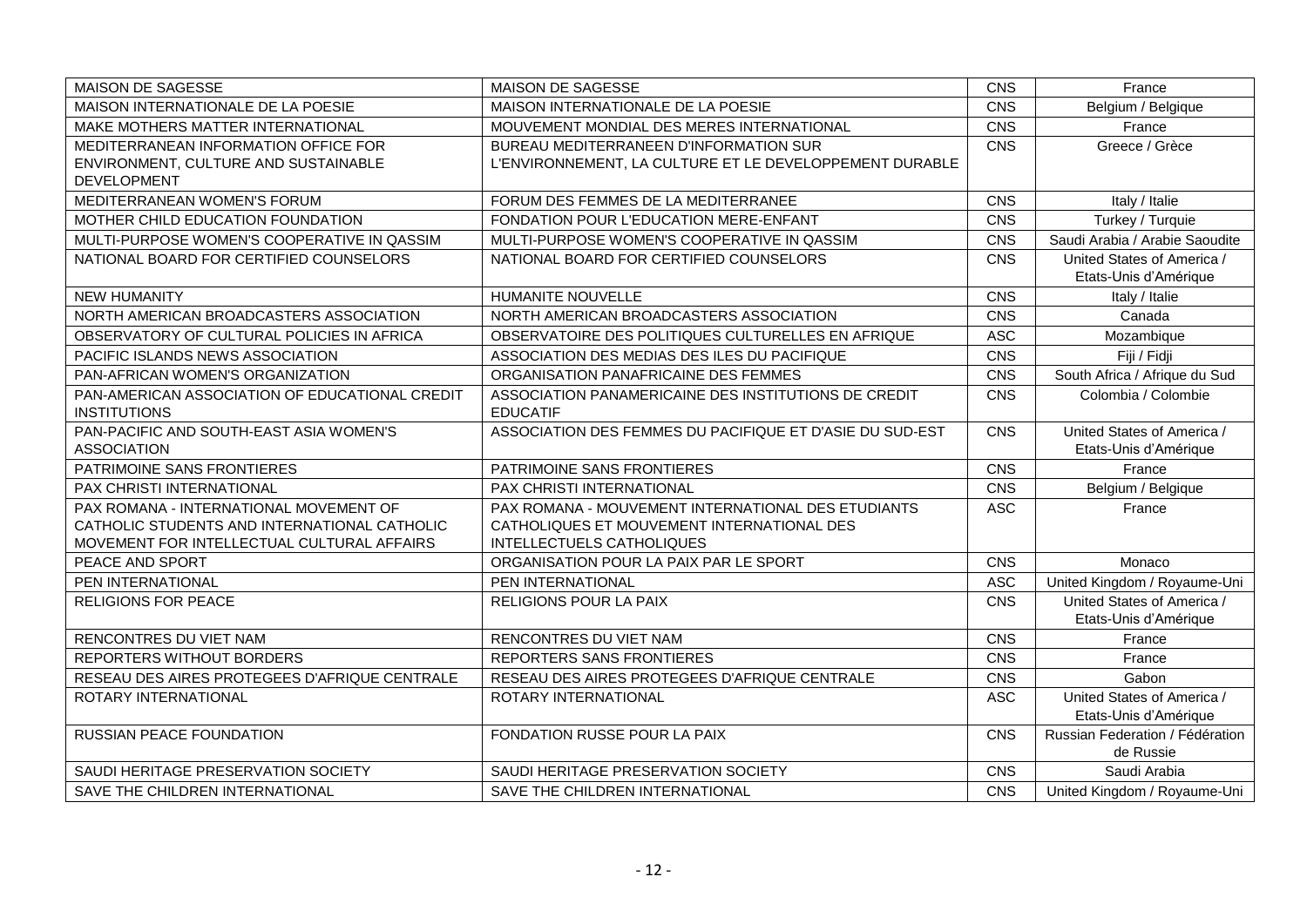| SCHOLARS AT RISK NETWORK                                           | RESEAU UNIVERSITAIRE CHERCHEURS EN DANGER                                         | CNS        | United States of America /<br>Etats-Unis d'Amérique |
|--------------------------------------------------------------------|-----------------------------------------------------------------------------------|------------|-----------------------------------------------------|
| SCIENTIFIC COMMITTEE ON PROBLEMS OF THE<br><b>ENVIRONMENT</b>      | SCIENTIFIC COMMITTEE ON PROBLEMS OF THE ENVIRONMENT                               | CNS        | France                                              |
| SERVICE CIVIL INTERNATIONAL                                        | SERVICE CIVIL INTERNATIONAL                                                       | CNS        | Belgium / Belgique                                  |
| <b>SHOAH MEMORIAL</b>                                              | MEMORIAL DE LA SHOAH                                                              | <b>ASC</b> | France                                              |
| SIL INTERNATIONAL                                                  | SIL INTERNATIONAL                                                                 | CNS        | United States of America /<br>Etats-Unis d'Amérique |
| SIMON WIESENTHAL CENTER                                            | CENTRE SIMON WIESENTHAL                                                           | <b>ASC</b> | United States of America /<br>Etats-Unis d'Amérique |
| SOCIETY FOR INTERNATIONAL DEVELOPMENT                              | SOCIETE INTERNATIONALE POUR LE DEVELOPPEMENT                                      | CNS        | Italy / Italie                                      |
| SOLIDARITY IN LITERACY                                             | ALPHABETISATION SOLIDAIRE                                                         | CNS        | Brazil / Brésil                                     |
| SOROPTIMIST INTERNATIONAL                                          | SOROPTIMIST INTERNATIONAL                                                         | CNS        | United Kingdom / Royaume-Uni                        |
| SOUTH-EAST ASIA-PACIFIC AUDIO VISUAL ARCHIVE<br><b>ASSOCIATION</b> | ASSOCIATION DES ARCHIVES AUDIOVISUELLES DE LA REGION<br>ASIE-PACIFIQUE DU SUD-EST | CNS        | Philippines                                         |
| SOZOPOL FOUNDATION                                                 | FONDATION SOZOPOL                                                                 | CNS        | Bulgaria / Bulgarie                                 |
| STICHTING EIFL.NET                                                 | <b>STICHTING EIFL.NET</b>                                                         | CNS        | Netherlands / Pays-Bas                              |
| SURFRIDER FOUNDATION EUROPE                                        | SURFRIDER FOUNDATION EUROPE                                                       | CNS        | France                                              |
| SWEDISH ASSOCIATION FOR SEXUALITY EDUCATION                        | SWEDISH ASSOCIATION FOR SEXUALITY EDUCATION                                       | CNS        | Sweden / Suède                                      |
| <b>TERRE POLICY CENTRE</b>                                         | <b>TERRE POLICY CENTRE</b>                                                        | CNS        | India / Inde                                        |
| TRACE ELEMENT - INSTITUTE FOR UNESCO                               | TRACE ELEMENT - INSTITUT POUR L'UNESCO                                            | CNS        | France                                              |
| TRADITIONS FOR TOMORROW                                            | <b>TRADITIONS POUR DEMAIN</b>                                                     | ASC        | Switzerland / Suisse                                |
| TRANSPARENCY INTERNATIONAL                                         | TRANSPARENCE INTERNATIONAL                                                        | CNS        | Germany / Allemagne                                 |
| UNION INTERNATIONALE DE LA MARIONNETTE                             | UNION INTERNATIONALE DE LA MARIONNETTE                                            | CNS        | France                                              |
| UNION INTERNATIONALE DE LA PRESSE FRANCOPHONE                      | UNION INTERNATIONALE DE LA PRESSE FRANCOPHONE                                     | CNS        | France                                              |
| UNION OF INTERNATIONAL ASSOCIATIONS                                | UNION DES ASSOCIATIONS INTERNATIONALES                                            | <b>ASC</b> | Belgium / Belgique                                  |
| UNION OF LATIN AMERICAN UNIVERSITIES                               | UNION DES UNIVERSITES DE L'AMERIQUE LATINE                                        | ASC        | Mexico / Mexique                                    |
| UNITED BIBLE SOCIETIES                                             | ALLIANCE BIBLIQUE UNIVERSELLE                                                     | CNS        | United Kingdom / Royaume-Uni                        |
| UNIVERSAL ESPERANTO ASSOCIATION                                    | ASSOCIATION UNIVERSELLE D'ESPERANTO                                               | CNS        | Netherlands / Pays-Bas                              |
| UNIVERSITY OF THE ARCTIC ASSOCIATION (UARCTIC)                     | UNIVERSITY OF THE ARCTIC ASSOCIATION (UARCTIC)                                    | CNS        | Finland / Finlande                                  |
| V.I. VERNADSKY NONGOVERNMENTAL ECOLOGICAL<br><b>FOUNDATION</b>     | V.I. VERNADSKY NONGOVERNMENTAL ECOLOGICAL FOUNDATION                              | CNS        | Russian Federation / Fédération<br>de Russie        |
| <b>WEST-INDIA COMMITTEE</b>                                        | <b>WEST-INDIA COMMITTEE</b>                                                       | CNS        | United Kingdom / Royaume-Uni                        |
| WILDLIFE CONSERVATION SOCIETY                                      | WILDLIFE CONSERVATION SOCIETY                                                     | CNS        | United States of America /<br>Etats-Unis d'Amérique |
| WOMEN FOR WATER PARTNERSHIP                                        | WOMEN FOR WATER PARTNERSHIP                                                       | CNS        | Netherlands / Pays-Bas                              |
| WOMEN'S INTERNATIONAL LEAGUE FOR PEACE AND<br><b>FREEDOM</b>       | LIGUE INTERNATIONALE DE FEMMES POUR LA PAIX ET LA LIBERTE                         | CNS        | Switzerland / Suisse                                |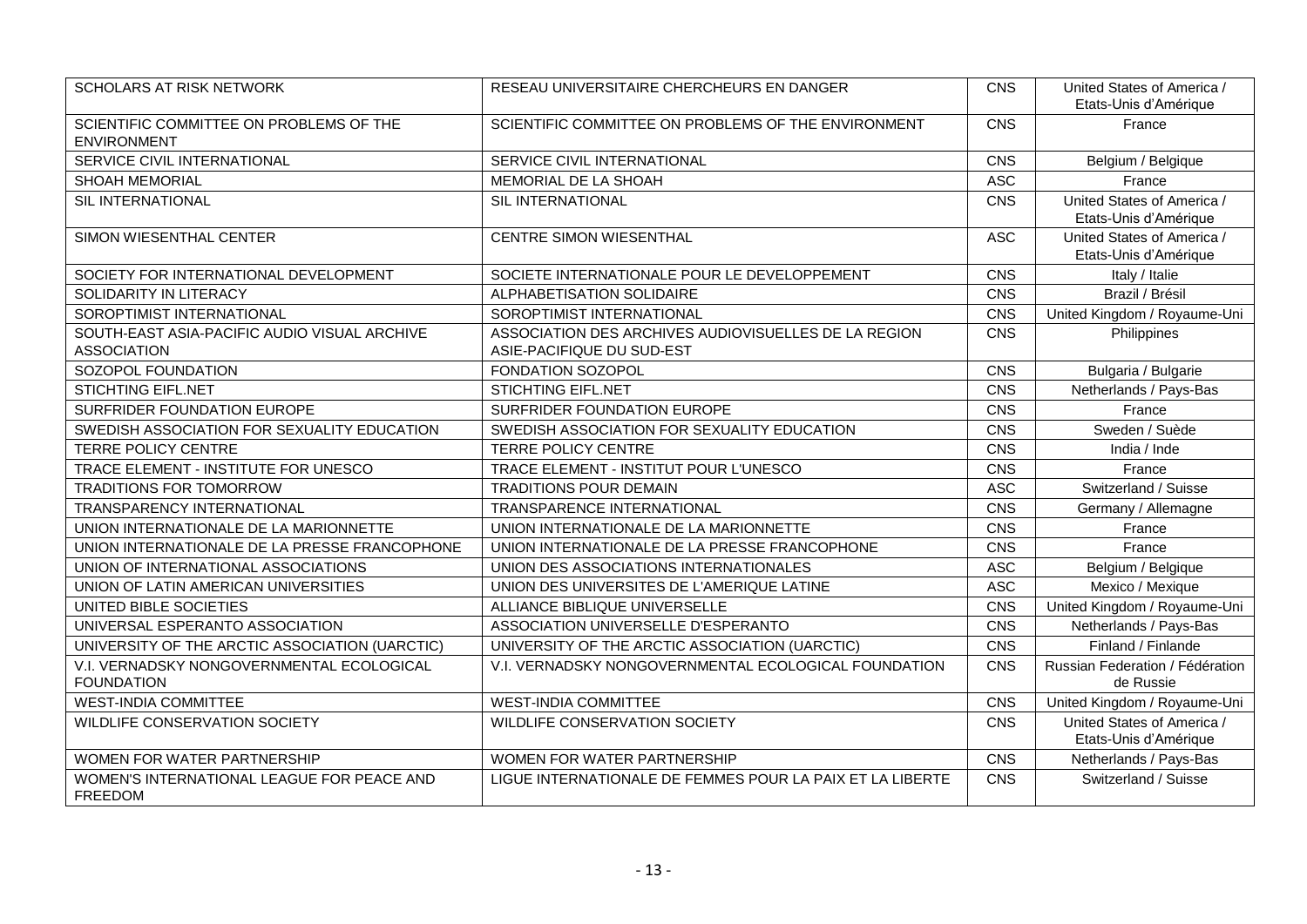| <b>WORLD ACADEMY OF ART &amp; SCIENCE</b>                                   | WORLD ACADEMY OF ART & SCIENCE                                                       | CNS        | United States of America /<br>Etats-Unis d'Amérique |
|-----------------------------------------------------------------------------|--------------------------------------------------------------------------------------|------------|-----------------------------------------------------|
| WORLD ALLIANCE OF YOUNG MEN'S CHRISTIAN<br><b>ASSOCIATIONS</b>              | ALLIANCE UNIVERSELLE DES UNIONS CHRETIENNES DE JEUNES<br><b>GENS</b>                 | CNS        | Switzerland / Suisse                                |
| WORLD ASSEMBLY OF YOUTH                                                     | ASSEMBLEE MONDIALE DE LA JEUNESSE                                                    | ASC        | Malaysia / Malaisie                                 |
| WORLD ASSOCIATION FOR SMALL AND MEDIUM<br><b>ENTREPRISES</b>                | ASSOCIATION MONDIALE DES PETITES ET MOYENNES<br><b>ENTREPRISES</b>                   | CNS        | India / Inde                                        |
| WORLD ASSOCIATION FOR THE SCHOOL AS AN<br><b>INSTRUMENT OF PEACE</b>        | ASSOCIATION MONDIALE POUR L'ECOLE INSTRUMENT DE PAIX                                 | CNS        | Switzerland / Suisse                                |
| WORLD ASSOCIATION OF COMMUNITY RADIO<br><b>BROADCASTERS</b>                 | ASSOCIATION MONDIALE DES RADIODIFFUSEURS<br><b>COMMUNAUTAIRES</b>                    | <b>ASC</b> | Canada                                              |
| WORLD ASSOCIATION OF GIRL GUIDES AND GIRL<br><b>SCOUTS</b>                  | ASSOCIATION MONDIALE DES GUIDES ET DES ECLAIREUSES                                   | CNS        | United Kingdom / Royaume-Uni                        |
| WORLD ASSOCIATION OF INDUSTRIAL AND<br>TECHNOLOGICAL RESEARCH ORGANIZATIONS | ASSOCIATION MONDIALE DES ORGANISATIONS DE RECHERCHE<br>INDUSTRIELLE ET TECHNOLOGIQUE | CNS        | Malaysia / Malaisie                                 |
| WORLD ASSOCIATION OF NEWSPAPERS AND NEWS<br><b>PUBLISHERS</b>               | ASSOCIATION MONDIALE DES JOURNAUX ET DES EDITEURS DE<br><b>MEDIAS D'INFORMATION</b>  | <b>ASC</b> | France                                              |
| WORLD CATHOLIC ASSOCIATION FOR COMMUNICATION                                | ASSOCIATION CATHOLIQUE MONDIALE POUR LA COMMUNICATION                                | CNS        | Belgium / Belgique                                  |
| WORLD COMMITTEE FOR LIFELONG LEARNING (CMA)                                 | COMITE MONDIAL DES APPRENTISSAGES TOUT AU LONG DE LA VIE                             | CNS        | France                                              |
| WORLD CONFEDERATION OF EDUCATION                                            | WORLD CONFEDERATION OF EDUCATION                                                     | CNS        | Argentina / Argentine                               |
| WORLD COUNCIL OF COMPARATIVE EDUCATION<br><b>SOCIETIES</b>                  | CONSEIL MONDIAL DES ASSOCIATIONS D'EDUCATION COMPAREE                                | CNS        | Australia / Australie                               |
| <b>WORLD CRAFTS COUNCIL</b>                                                 | CONSEIL MONDIAL DE L'ARTISANAT                                                       | CNS        | United Kingdom / Royaume-Uni                        |
| <b>WORLD ENERGY COUNCIL</b>                                                 | CONSEIL MONDIAL DE L'ENERGIE                                                         | CNS        | United Kingdom / Royaume-Uni                        |
| <b>WORLD FAMILY ORGANIZATION</b>                                            | ORGANISATION MONDIALE DE LA FAMILLE                                                  | CNS        | France                                              |
| WORLD FEDERATION OF ENGINEERING ORGANIZATIONS                               | FEDERATION MONDIALE DES ORGANISATIONS D'INGENIEURS                                   | <b>ASC</b> | France                                              |
| WORLD FEDERATION OF SCIENTIFIC WORKERS                                      | FEDERATION MONDIALE DES TRAVAILLEURS SCIENTIFIQUES                                   | CNS        | France                                              |
| WORLD FEDERATION OF THE DEAF                                                | FEDERATION MONDIALE DES SOURDS                                                       | CNS        | Finland / Finlande                                  |
| WORLD FEDERATION OF TOURIST GUIDE ASSOCIATIONS                              | FEDERATION MONDIALE DES ASSOCIATIONS DE GUIDES<br><b>TOURISTIQUES</b>                | CNS        | Austria / Autriche                                  |
| WORLD FEDERATION OF TRADE UNIONS                                            | FEDERATION SYNDICALE MONDIALE                                                        | CNS        | Greece / Grèce                                      |
| WORLD FEDERATION OF UNESCO CLUBS, CENTRES AND<br><b>ASSOCIATIONS</b>        | FEDERATION MONDIALE DES ASSOCIATIONS, CENTRES ET CLUBS<br><b>UNESCO</b>              | <b>ASC</b> | France                                              |
| WORLD FEDERATION OF UNITED NATIONS<br><b>ASSOCIATIONS</b>                   | FEDERATION MONDIALE DES ASSOCIATIONS POUR LES NATIONS<br><b>UNIES</b>                | <b>ASC</b> | Switzerland / Suisse                                |
| WORLD FELLOWSHIP OF BUDDHISTS                                               | ORGANISATION MONDIALE DES BOUDDHISTES                                                | CNS        | Thailand / Thaïlande                                |
| WORLD FUTURES STUDIES FEDERATION                                            | FEDERATION MONDIALE POUR LES ETUDES SUR LES FUTURS                                   | CNS        | France                                              |
| WORLD ISLAMIC CALL SOCIETY                                                  | ASSOCIATION MONDIALE POUR L'APPEL ISLAMIQUE                                          | CNS        | Libya / Libye                                       |
| <b>WORLD JEWISH CONGRESS</b>                                                | <b>CONGRES JUIF MONDIAL</b>                                                          | <b>ASC</b> | United States of America /<br>Etats-Unis d'Amérique |